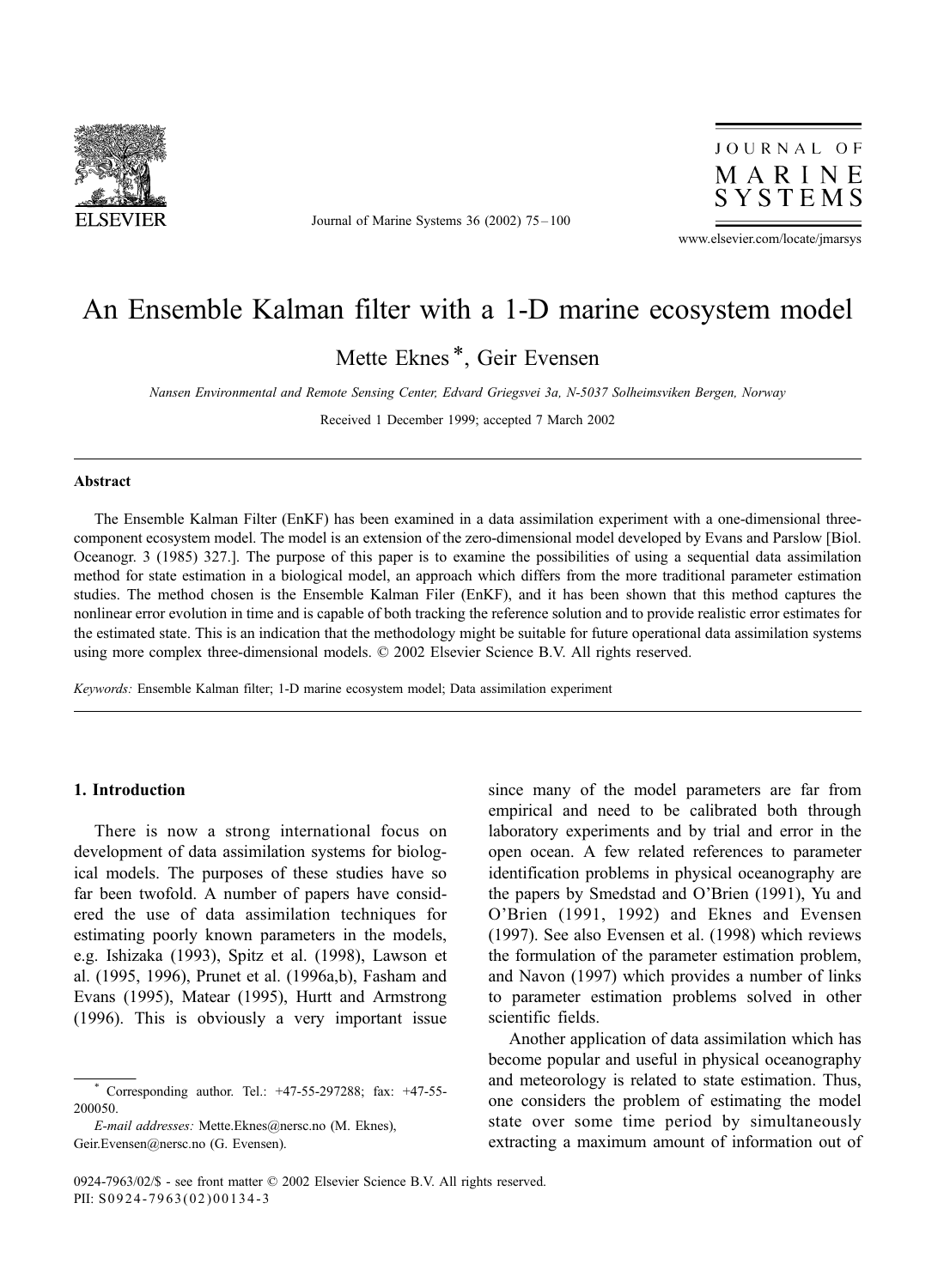a dynamical model and a set of observations. Data assimilation methods have now been developed for state estimation both in physical oceanography and meteorology for use in operational forecasting and monitoring systems. Recently, the focus has also turned towards biological state estimation, for developing coupled biological and physical data assimilation systems, which can be used for operational forecasting of the coastal marine ecosystem. The number of publications and applications of data assimilation in physical oceanography is huge, and there are several established techniques being used with models of different complexity. A comprehensive review of data assimilation methods is not possible here, but one can differentiate between methods traditionally implemented for linear model dynamics, e.g. the Kalman Filter, see Kalman (1960) and Kalman and Bucy (1961) for the original works, and the adjoint technique first properly introduced to oceanography and meteorology by Talagrand and Courtier (1987) and Courtier and Talagrand (1987). These techniques have later been further developed and extended to work with nonlinear model dynamics with variable success. For example, the Extended Kalman Filter applies a linearization for the error covariance evolution which may become unstable for some problems (Evensen, 1992), and a similar problem applies for the adjoint method since a tangent linear approximation constrains the length of the assimilation time interval which can be used (Miller et al., 1994).

On the other hand, there has also been a significant development of new assimilation formulations and techniques which have been tailored to work with nonlinear dynamical models. One such method, the Ensemble Kalman Filter (EnKF), is used in this study. The method has been chosen based on its properties for predicting error statistics for strongly nonlinear systems, see Evensen (1994, 1997), and for its simplicity and numerical efficiency.

The model parameters will be kept fixed with predefined values. Thus, the model serves as a nonperfect estimate of the true evolution of the biological system (in some statistical sense), and thus contains errors which are allowed for in the EnKF. Only the prognostic variables, i.e. concentrations of the nutrient, phytoplankton and herbivorous zooplankton, will be estimated. This is as far as we know only the third paper discussing state estimation in biological models using data assimilation. The first paper was the one by Natvik et al. (2001) where a weak constraint inverse method was used with the original zero-dimensional model by Evans and Parslow (1985), and the second is a recent application by Carmillet et al. (2001).

In this paper, a three-component one-dimensional extension of the zero-dimensional ecosystem model by Evans and Parslow (1985) will be used in data assimilation experiments. In the following sections, the ecosystem model is described and then the EnKF is briefly explained.

We then present results from twin experiments where simulated data are used in assimilation experiments. Finally, a sensitivity analysis regarding the levels of model and measurement errors is performed.

## 2. The model

Evans and Parslow (1985) investigated the biological features in the ocean common to annual cycles, in particular, spring blooms. For this purpose, they constructed a fairly simple differential equation model of nutrients, phytoplankton and herbivores in a mixed layer of varying depth, i.e. responding to physical changes which have the same pattern from year to year. The response of phytoplankton to light was modeled in some detail, while other aspects were less detailed.

Here, this model has been further extended to contain a vertical dimension in addition to the time dimension. This was done by replacing the terms including diffusion rate  $(m \text{ in the original equations})$ for the concentrations of nutrients, phytoplankton and zooplankton, with a vertical diffusion term parameterized on the form  $(\partial/\partial z)(K_z(z, M)(\partial/\partial z))$ , where  $K_z$  is a diffusion coefficient. The mixed layer depth  $M$  is used as a physical input to the ecosystem model. As in Natvik et al. (2001), a smooth version of the mixed layer depth function  $M = M(t)$  is used together with second order finite difference formulas to estimate the rate of change of the mixed layer depth  $M$ . A plot of the mixed layer depth function is given in the upper left plot in Fig. 3 where the reference solution for the concentration of nutrients is also shown.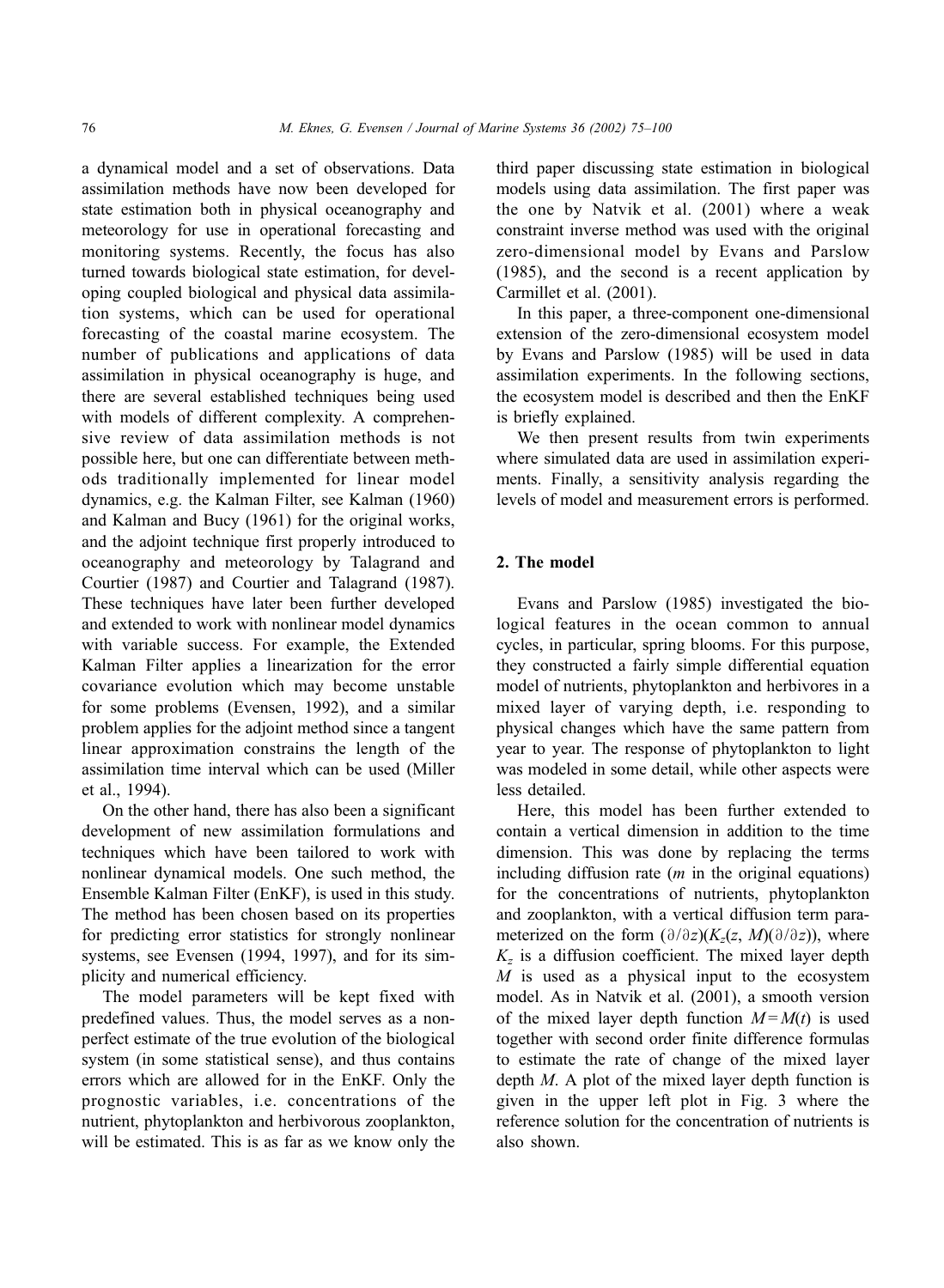The model equations describing the time evolution for nutrients, N, phytoplankton, P, and herbivores, H, are given by

$$
\frac{\partial N}{\partial t} = -\left[\frac{\alpha(t,z,P)N}{j+N} - r\right]P + \frac{\partial}{\partial z}\left(K_z(z,M(t))\frac{\partial N}{\partial z}\right),\tag{1}
$$

$$
\frac{\partial P}{\partial t} = \left[ \frac{\alpha(t, z, P)N}{j + N} - r \right] P - \frac{c(P - P_0)H}{K + P - P_0} + \frac{\partial}{\partial z} \left( K_z(z, M(t)) \frac{\partial P}{\partial z} \right),\tag{2}
$$

$$
\frac{\partial H}{\partial t} = \frac{fc(P - P_0)H}{K + P - P_0} - gH + \frac{\partial}{\partial z} \left( K_z(z, M(t)) \frac{\partial H}{\partial z} \right).
$$
\n(3)

The depth dependent diffusion parameter,  $K_z$ , is given by

$$
K_z(z, M(t))
$$
  
=  $K_{z_b} + \frac{(K_{z_0} - K_{z_b})(\operatorname{atan}(\gamma(M(t) - z)) - \operatorname{atan}(\gamma(M(t) - D)))}{\operatorname{atan}(\gamma(M(t)) - \operatorname{atan}(\gamma(M(t) - D))},$  (4)

where  $K_{z_b} = 8.64 \text{ (m}^2/\text{day)}$  and  $K_{z_0} = 864.0 \text{ (m}^2/\text{day)}$ are the diffusion at the bottom and surface, respectively,  $\gamma = 0.1$  m<sup>-1</sup> is the thermocline sharpness, D is the total depth, and the rest of the variables and parameters have the same meaning as in Evans and Parslow (1985), i.e. they are appropriate to Flemish Cap (an offshore bank east of Newfoundland) as in Evans and Parslow (1985) (Table 1). Note, however, that the photosynthetic light rate,  $\alpha$ , is defined as in Evans and Parslow (1985) and Natvik et al. (2001), but instead of averaging it over the mixed layer depth, it is now evaluated at the depths where it is needed (see Appendix A). This is the reason why it is no longer dependent on the mixed layer depth M, but just of the phytoplankton concentration, time and depth.

The nutrient concentration at 200 m is kept constant all through the year and serves as an infinite pool of nutrients which are mixed into the biologically active mixed layer by the vertical mixing term. The concentrations of phytoplankton and herbivorous zooTable 1

Physical parameters, appropriate to Flemish Cap, used in the data assimilation experiments for the one-dimensional ecosystem model

| Symbol                      | Description             | Value                                   |
|-----------------------------|-------------------------|-----------------------------------------|
| $\mathcal{C}_{\mathcal{C}}$ | Maximum grazing rate    | 1.0 day $^{-1}$                         |
| f                           | Grazing efficiency      | 0.5                                     |
| g                           | Loss to carnivores      | $0.07 \text{ day}^{-1}$                 |
| i                           | Uptake half saturation  | 0.5 mmol N m $^{-3}$                    |
| r                           | Plant metabolic loss    | $0.07 \text{ day}^{-1}$                 |
| K                           | Grazing half saturation | 1.0 mmol N m <sup><math>-3</math></sup> |
| $P_0$                       | Grazing threshold       | 0.1 mmol N m <sup><math>-3</math></sup> |

These are the same parameters as used by Evans and Parslow (1985).

plankton are both set equal to zero at 200 m and no flux at the surface has been specified.

#### 3. The Ensemble Kalman filter formulation

The data assimilation method adopted in this work is the Ensemble Kalman Filter (EnKF) method first introduced by Evensen (1994). The method was formulated with nonlinear dynamics in mind, and the emphasis was focused on deriving a method, which properly could handle the error covariance evolution in nonlinear models. The method has been used successfully with a number of different dynamical models, from the simple but highly nonlinear and chaotic Lorenz equations in Evensen and Fario (1997), to ocean circulation models by Evensen and van Leeuwen (1996) and Evensen (1997). In the EnKF, the errors are dominated by statistical noise and there are no closure problems or unbounded error variance growth as have been seen in assimilation methods relying on the use of a tangent linear model.

The EnKF integrates an ensemble of model states forward in time using the model equations. Normally, the number of members (or samples) is of order 100. If each individual member is integrated as a stochastic differential equation, i.e. forced with a random noise component which represents the model errors, it can be shown that such an ensemble integration becomes identical to a Markov Chain Monte Carlo (MCMC) method for solving the Fokker Planck equation for the evolution in time of the probability density of the model state. Since the full nonlinear dynamical model is used, the only approximation associated with this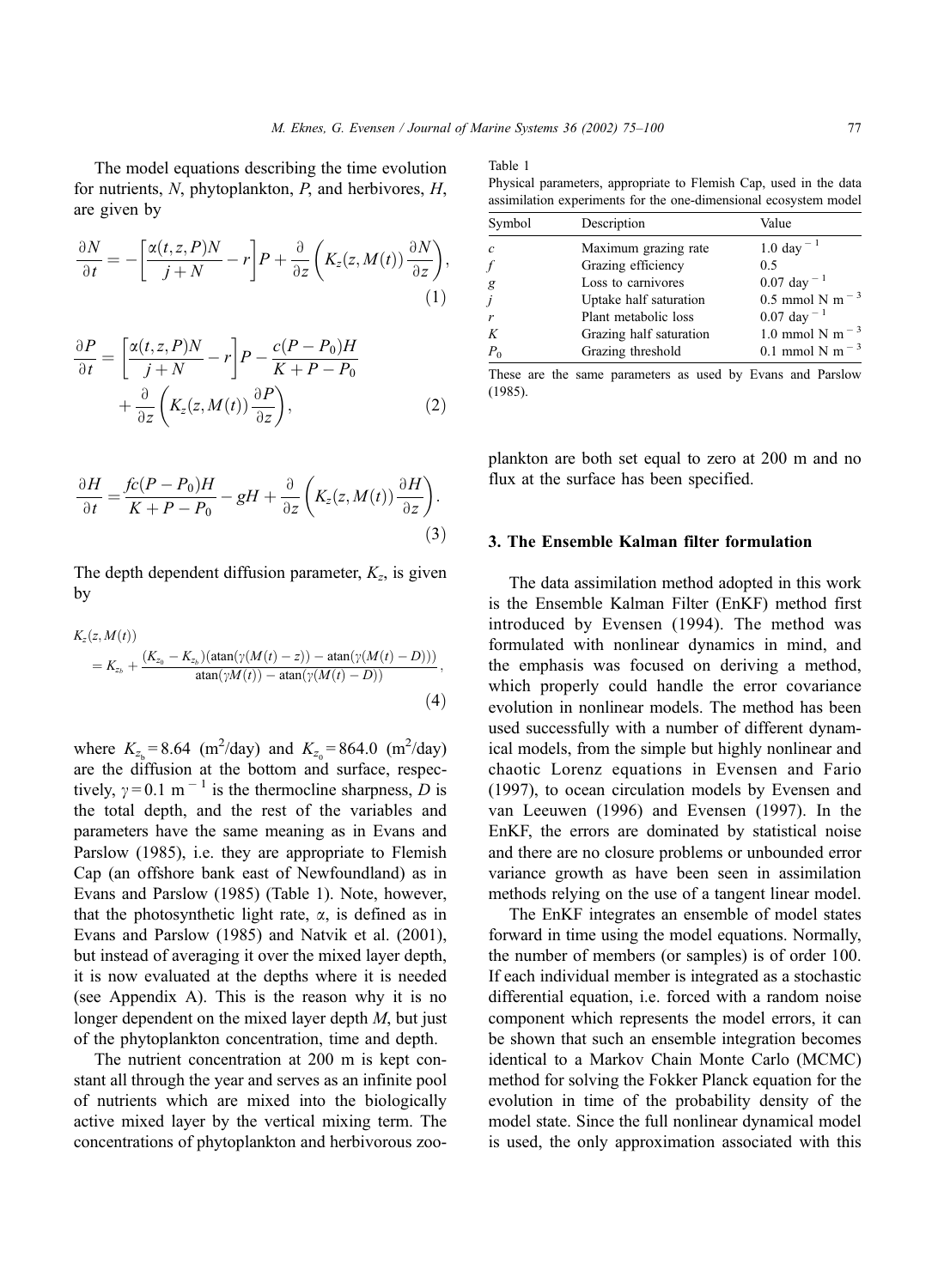approach is that a finite number of members are used in the ensemble.

The ensemble is integrated forward in time until measurements are available. At these time instants, an analysis scheme is used to update or correct the model state in a statistically consistent way. The updated state can be considered as the model forecast plus a number of influence functions, one for each of the measurements. These functions are multivariate statistical functions computed from the ensemble statistics, i.e. the cross-correlations between the different variables in the model are included. Thus, a change in one of the model variables will influence the other variables. This analysis minimizes the error variance of the analyzed estimate in a least square sense, and it is based on estimates of the error statistics for the model forecast and the measurements.

A particularly useful property of the EnKF is that the analysis is repeated for each of the members in the ensemble, and the resulting analyzed ensemble then



Fig. 1. Schematic figure showing how the EnKF works in relationship with an arbitrary model. See description in text.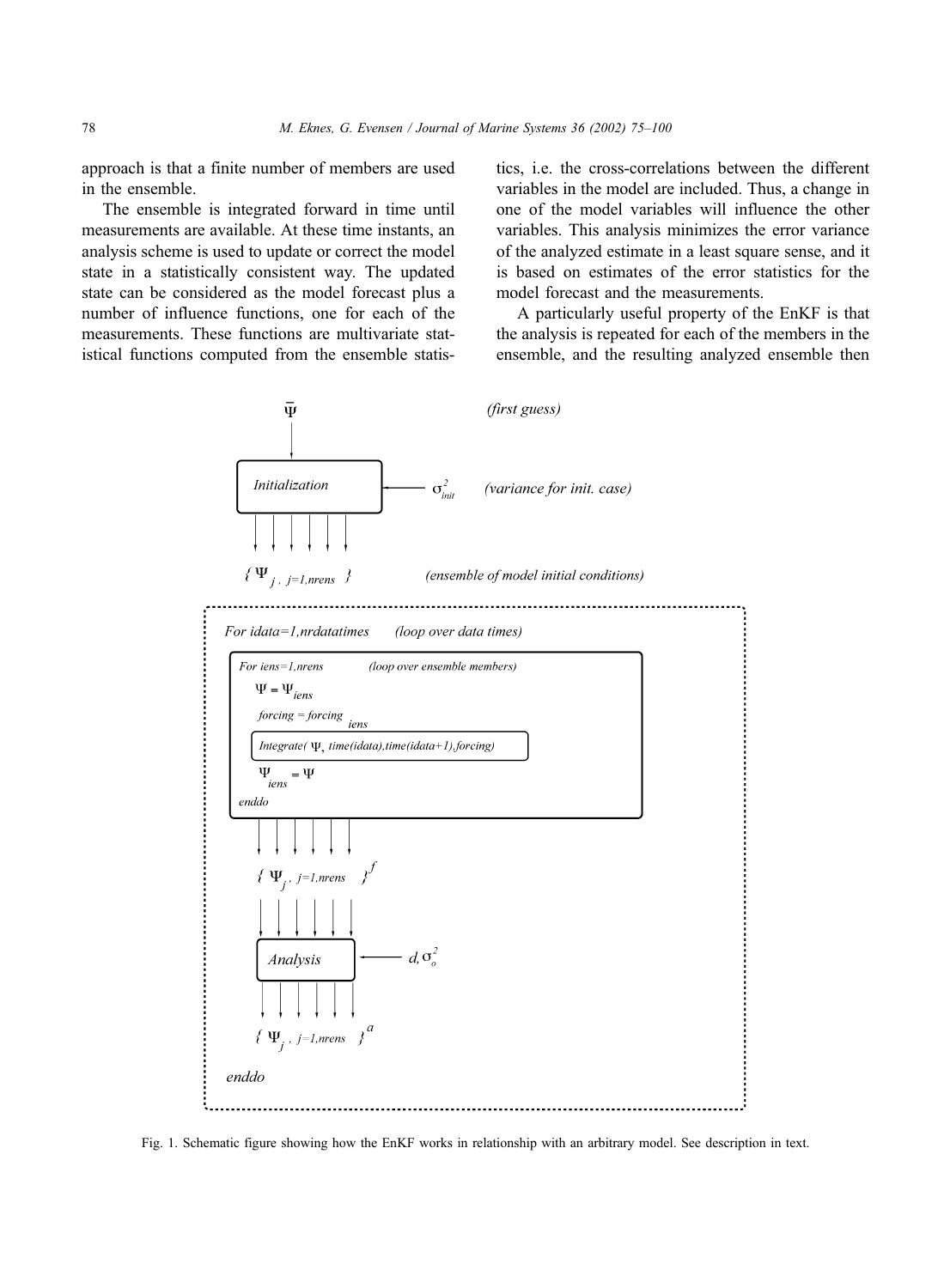has the correct error statistics for the analyzed state. Thus, there is no need for resampling to create a new ensemble for the continuing integration. A detailed presentation of the EnKF implementation is given in Burgers et al. (1998).

A schematic illustration of the algorithm is given in Fig. 1. The figure defines three boxes, i.e. the Initialization box, the Integration box and the Analysis box. The Initialization box takes the first guess model state as input and creates an ensemble of size nrens by adding pseudo random noise with prescribed statistics to the first guess initial state. Each of these perturbed model states is integrated forward in time until the time when the first observation set becomes available. This is done by calling the Integration box which integrates one model state forward in time over a specified time interval. Then each of the members is input to the Analysis box, which computes a new ensemble of analyzed model states based on the ensemble statistics and the observations and their error statistics. The analyzed ensemble is then integrated forward to the next data time and the process is repeated. The EnKF estimate is usually defined to be the ensemble mean.

By use of object-oriented programming, a generic EnKF has been developed. Thus, one has to specify an object which defines a full model state and a subroutine for the model integration and most models can be included in the generic implementation, since the analysis scheme operates on objects of full model states.

### 4. Experiments

Several so-called twin experiments will now be discussed. A twin experiment is just a notation for data assimilation experiments where the data are simulated using the model rather than using real data. The only reason for using simulated data is to examine the properties of the assimilation methodology. The motivation is that unless the method works fine in the twin experiment, there is no point using it with real data, and besides, it allows the method to be examined in a controlled experiment where all the error statistics are known.

First, the spinup solution, the reference solution, the generation of measurements and a special run

called the climatology will be described. Then the two main assimilation experiments are discussed. These assimilation experiments both start from the same initial ensemble as in the climatology simulation and the simulated observations are now used to update the model state sequentially in time using the EnKF.

In all the experiments, the total integration time is 365 days. The total depth of the water column is set to 200 m and the resolution in time and depth is 1 day and 10 m, respectively. The number of ensemble members for these cases is 100, and the boundary and initial errors are given in Table 2.

## 4.1. Spinup solution

The experiment has been set up as follows: first the model is spun up during a 5-year simulation (see Fig. 2 where the spinup for the nutrient concentration is shown), starting from initial values of  $N(z) = 10.0$ mmol N m<sup>-3</sup>,  $P(z) = 0.1$  mmol N m<sup>-3</sup> and  $H(z) = 0.1$ mmol N m<sup> $-3$ </sup> in the whole water column. The solution after 5 years has reached a nearly steady annual cycle and is considered to be one realization out of a large number of possible model solutions.

## 4.2. Reference solution

The reference model trajectory, the ''true'' state, is defined by choosing one of the initial ensemble members (to be defined in Section 4.4) and integrating

Table 2 The variances used in the climatology and the main data assimilation experiments

| $\alpha$ ssannaaton $\alpha$                                     |   |                                                                   |   |
|------------------------------------------------------------------|---|-------------------------------------------------------------------|---|
| Description                                                      | N | P                                                                 | H |
| Model error variance<br>$((mmol N m-3/day)2)$                    |   | $3.64 \times 10^{-5}$ 6.04 $\times 10^{-8}$ 1.91 $\times 10^{-8}$ |   |
| Initial error variance<br>$((mmol N m-3)2)$                      |   | $1.0 \times 10^{-2}$ $1.0 \times 10^{-6}$ $1.0 \times 10^{-6}$    |   |
| Upper boundary<br>error variance<br>$((\text{mmol N m}^{-3})^2)$ |   | $1.0 \times 10^{-4}$ $1.0 \times 10^{-4}$ $1.0 \times 10^{-4}$    |   |
| Lower boundary<br>error variance<br>$((mmol N m-3)2)$            |   | $1.0 \times 10^{-2}$ $1.0 \times 10^{-4}$ $1.0 \times 10^{-4}$    |   |
| Measurement<br>error variance<br>$((mmol N m-3)2)$               |   | $0.33 \times 10^{1}$ $5.44 \times 10^{-3}$ $1.72 \times 10^{-3}$  |   |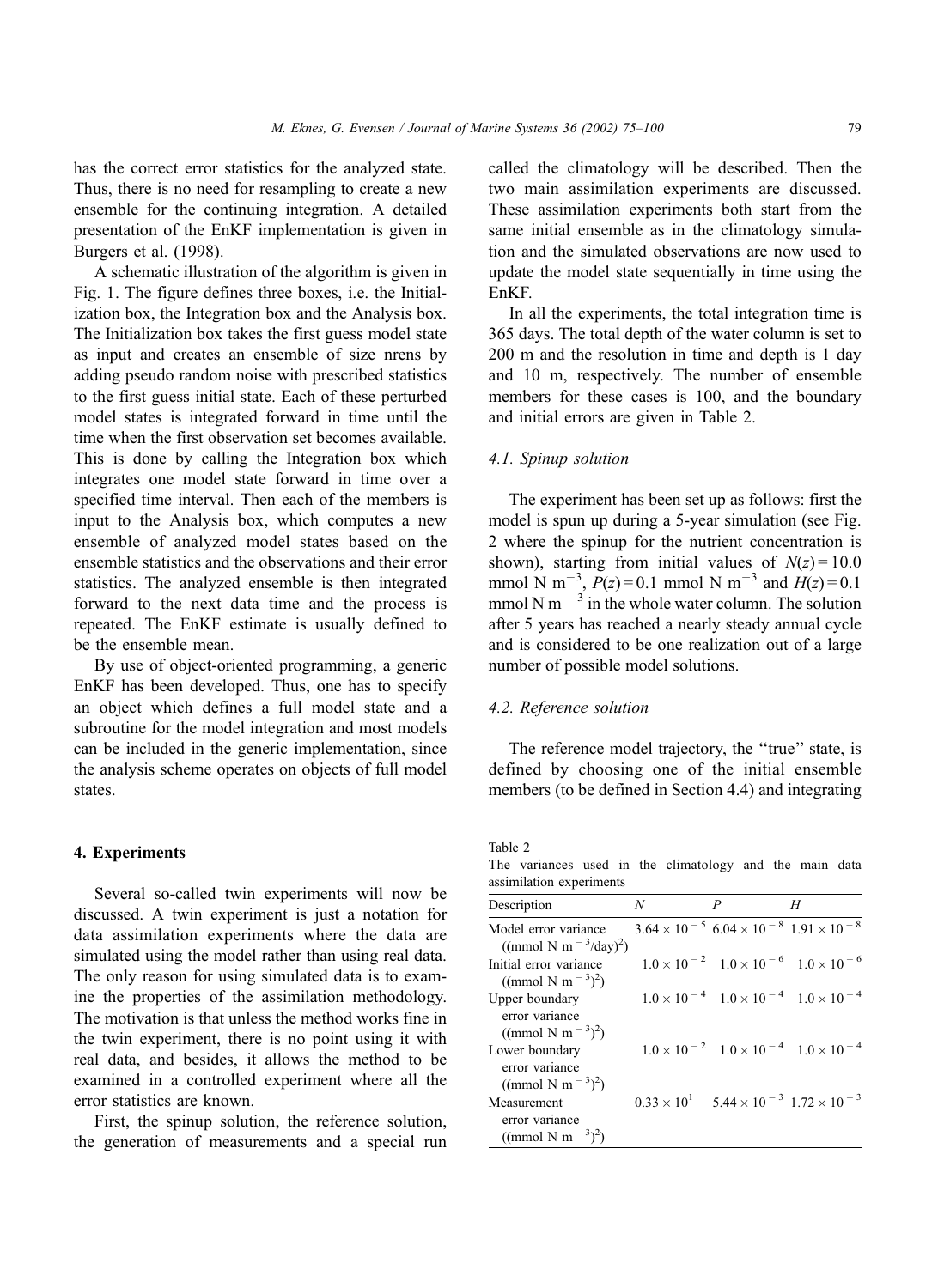

Fig. 2. The spinup simulation for the concentration of nutrients,  $N$ , at the surface. The total spinup time is 5 years, and at the end, the initial reference and mean estimates together with the initially generated ensemble are shown.

it forward 1 year. The initial value for the concentration of nutrient for the reference solution is shown in Fig. 2.

Note that a stochastic model error is added at every time step to account for the uncertainty in the model equations, i.e. we are actually integrating the system

$$
\frac{\partial \psi}{\partial t} = \boldsymbol{F}(\psi) + \boldsymbol{q},\tag{5}
$$

where  $\psi(z,t)=(N(z,t), P(z,t), H(z,t)),$  F is the right hand side of Eqs. (1)–(3) and  $q(z,t)$  is the stochastic error term (further details are given in Appendix C).

The reference solution is plotted as the left column of Fig. 3. In the upper plot, we have also included the mixed layer depth as a function of time. The phytoplankton concentration is at its highest in the period between 100 and 160 days (i.e. April to June). This is the period where there is a phytoplankton spring bloom. These results are similar to what was found by Evans and Parslow (1985) using the zero-dimensional version of the model. The largest bloom is in the upper 50 m, but there is an obvious bloom in all of the upper 100 m.

There is a depletion of nutrient concentration during the phytoplankton bloom and it only starts recovering after the phytoplankton concentration has decreased, but it is still low until day 300 in the upper 100 m, which is the time when the winter deepening of the mixed layer starts and leads to entrainment of nutrients from below the mixed layer.

The bottom plot in Fig. 3 shows the concentration of herbivorous zooplankton. It has its largest value in the period from about days 150 to 175 when the phytoplankton bloom is ending. As the concentration of zooplankton is increasing, there is enhanced grazing on the phytoplankton biomass until it has nearly vanished and the zooplankton begins to die and the concentration decreases to about the level it had before the bloom.

#### 4.3. Simulation of measurements

The simulated observations are generated by measuring the reference solution and then adding independent Gaussian noise with zero mean and a prescribed variance to the observations.

Measurements were generated every 4th day at 20-, 60-, 100- and 140-m depth. For Experiment 1 (Case 1A in Table 3), all three components of the model state are observed, and thus, there is a total of 12 measurements at each of 121 different times over 1 year. For Experiment 2 (Case 5C in Table 3), only the phytoplankton variable is observed, and thus, the corresponding number at each of the measurement times is 4. The measurement errors for the different experiments are explained in Table 3.

# 4.4. Generation of the initial ensemble

For the assimilation experiment, we generated a new initial condition by adding another pseudo random field to the spinup solution. This was then considered to be our ''best guess estimate'' of the truth (see Fig. 2). The same initial variance for the initial condition as in the reference case was used.

An ensemble of model states was then generated by adding pseudo random fields to the ''best guess estimate''. Again, the statistics is the same as for the reference solution, and the mean of the ensemble equals the best guess estimate. The covariance in depth has been treated as in Evensen (1994).

Some of the ensemble members for the nutrient concentration N used initially are shown in Fig. 2. Note that, in fact, any of these ensemble members could have been used to generate a reference solution for the twin experiments.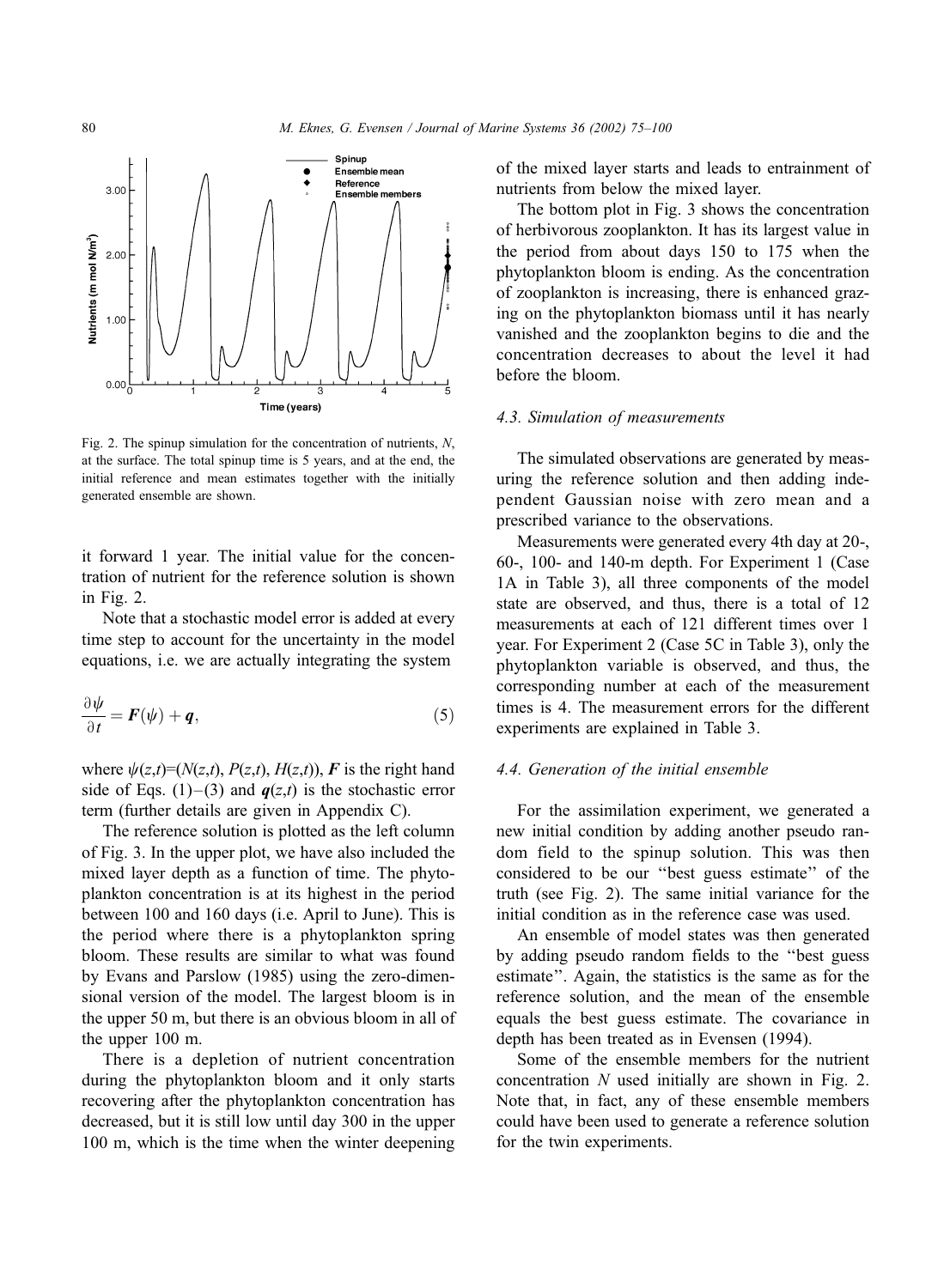

Fig. 3. The reference (left) and the climatology (right) solutions of the concentration of the nutrient  $N$  (top), the phytoplankton  $P$  (middle) and the zooplankton  $H$  (bottom), respectively. The mixed layer depth is shown as the thick solid line in the upper left plot. All variables are presented in mmol N m $^{-3}$ .

## 4.5. Climatology

A statistical climatology can be generated by a pure ensemble simulation with no influence from the data. The ensemble is integrated forward in time for 1 year and the resulting ensemble mean is denoted the climatology. The spreading of the ensemble members around this mean determines the variance or uncertainty in the climatology. The climatology solution is shown in the right column of Fig. 3, and it clearly deviates from the reference solution. The phytoplankton concentration is lower, since each of the ensemble members is blooming at slightly different times and the averaging of the ensemble smoothens out the peaks in time. However, it should be noted that even if the result is far from the reference solution, this is also represented well by the error estimate from the ensemble statistics, which will be discussed in connection with the assimilation experiments.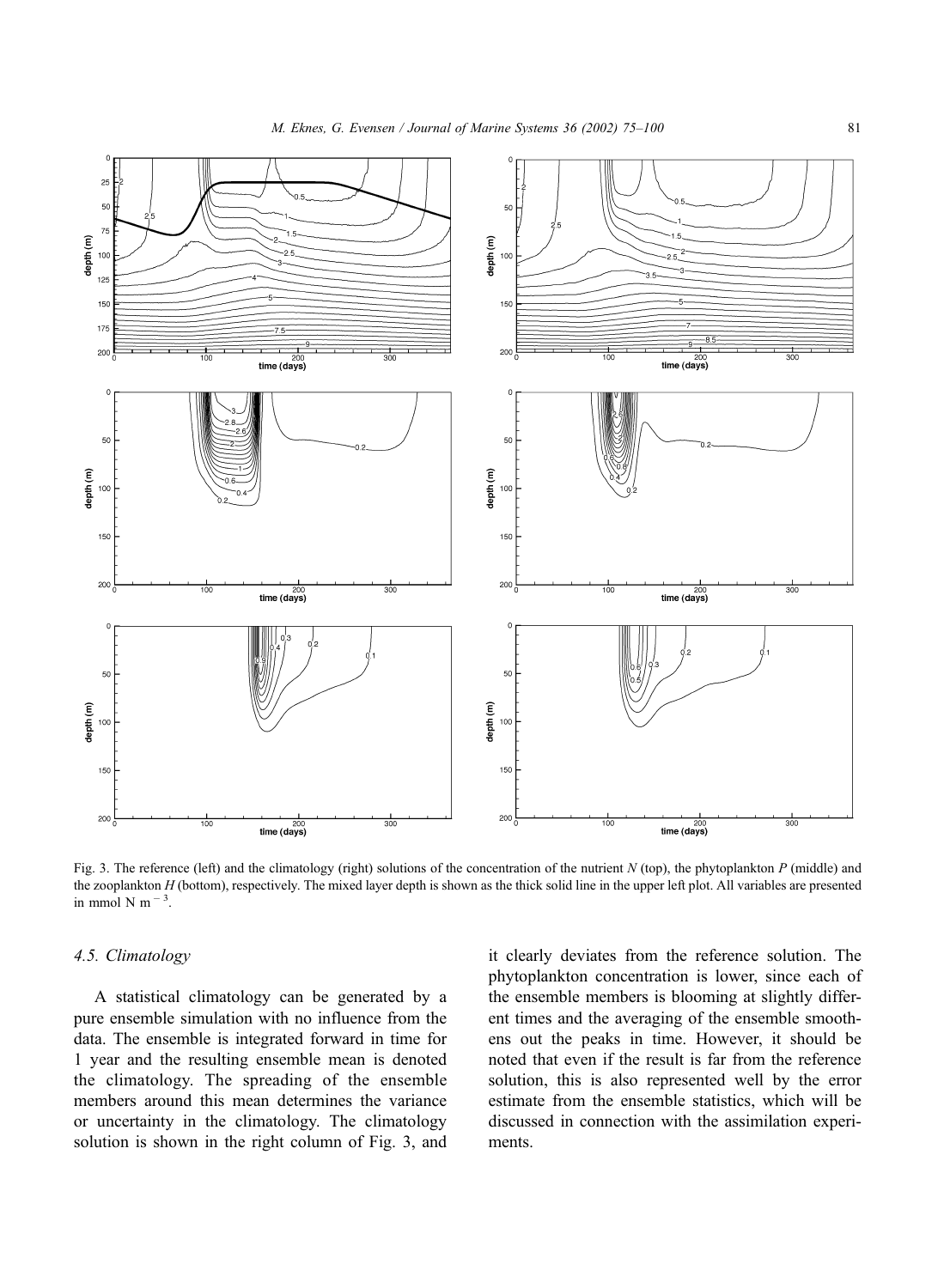| Experiments    | Observation | $Stdobs$ (%) | $Std_{mod} (%)$ | nrsamp | resRMStd <sub>N</sub> | $resRMStd_P$ | $resRMStd_{H}$ |
|----------------|-------------|--------------|-----------------|--------|-----------------------|--------------|----------------|
| Case 1A        | <b>NPH</b>  | 30           | 1.0             | 100    | $1.23e - 1$           | $4.17e - 2$  | $2.06e - 2$    |
| Case 1B        | <b>NPH</b>  | 30           | 1.0             | 70     | $1.43e - 1$           | $3.87e - 2$  | $2.08e - 2$    |
| Case 1D        | NPH         | 30           | 1.0             | 40     | $1.44e - 1$           | $4.58e - 2$  | $2.21e - 2$    |
| Case 1E        | <b>NPH</b>  | 30           | 1.0             | 10     | $1.86e - 1$           | $6.47e - 2$  | $2.79e - 2$    |
| Case 1F        | <b>NPH</b>  | 30           | 1.0             | 120    | $1.28e - 1$           | $3.93e - 2$  | $2.03e - 2$    |
| Case 1G        | NPH         | 30           | 1.0             | 150    | $1.33e - 1$           | $4.03e - 2$  | $2.08e - 2$    |
| Case 1H        | NPH         | 30           | 1.0             | 1000   | $1.27e - 1$           | $4.01e - 2$  | $2.02e - 2$    |
| Case 2A        | <b>NPH</b>  | 30           | 3               | 100    | $2.67e - 1$           | $3.01e - 2$  | $3.50e - 2$    |
| Case 2B        | <b>NPH</b>  |              | 3               | 100    | $6.32e - 2$           | $1.07e - 2$  | $7.82e - 3$    |
| Case 3A        | N           |              |                 | 100    | $8.18e - 2$           | $4.49e - 1$  | $1.38e - 1$    |
| Case 3B        | N           |              |                 | 100    | $5.94e - 2$           | $3.56e - 1$  | $1.33e - 1$    |
| Case 3C        | N           | 30           |                 | 100    | $1.40e - 1$           | $4.17e - 1$  | $1.11e-1$      |
| Case 4A        | P           |              | 3               | 100    | $1.30e - 1$           | $7.33e - 3$  | $7.47e - 3$    |
| Case 4B        | P           |              |                 | 100    | $4.93e - 2$           | $3.22e - 3$  | $2.77e - 3$    |
| Case 4C        | P           | 30           |                 | 100    | $9.81e - 2$           | $2.13e - 2$  | $1.52e - 2$    |
| Case 5A        | H           |              |                 | 100    | $5.24e - 1$           | $3.13e - 1$  | $2.78e - 3$    |
| Case 5B        | H           |              |                 | 100    | $1.61e - 1$           | $1.24e - 1$  | $1.58e - 3$    |
| Case 5C        | H           | 30           |                 | 100    | $1.38e - 1$           | $1.43e - 1$  | $1.26e - 2$    |
| Case $6A$ (nB) | <b>NPH</b>  |              |                 | 100    | $1.05e - 1$           | $4.04e - 1$  | $9.58e - 2$    |
| Case $6B(0B)$  | <b>NPH</b>  |              |                 | 100    | $2.73e - 2$           | $3.77e - 3$  | $2.94e - 3$    |

Table 3 The errors, ensemble sizes (preamp) and residual root mean squares (resRMStds) of N, P and H in the different twin experiments

The resRMStd refers to the fact that the resRMS has been averaged over time and depth domain. It is calculated for each of the three state variables and says something about the distance (time mean distance) between the ''true'' reference solution and the EnKF estimate. The standard deviation of the errors in the model dynamics ( $Std_{mod}$ ) and the standard deviation of the errors in the observations ( $Std_{obs}$ ) are given as certain percentages of the time and depth mean of the reference solution (taken over 1 year) and the observations used, respectively. The corresponding variances are the squares of the numbers found by calculating these percentages. Note that measurements from the bloom period only (oB = onlyBloom) have been assimilated in Case 6A, while measurements from the pre- and post-period of the spring bloom period (nB = noBloom) have been assimilated in Case 6B.

The spreading of the ensemble around the mean, i.e. the variance, provides an estimate of the uncertainty of the mean as a function of time. The climatology run is made in order to be able to examine the impact of the assimilation of data, by comparing the EnKF estimate with the climatology run. A more realistic estimate will now be found by including the information contained in the measurements.

## 4.6. Error measures

When discussing twin experiments, it is possible to compute a measure of the distance between the EnKF estimate and the reference case which is referred to as the residual root mean (in depth) square, hereafter denoted resRMS. It is defined as

$$
resRMS = \sqrt{\frac{1}{kdim} \sum_{i=1}^{kdim} (\psi_i^{ref} - \psi_i^{est})^T (\psi_i^{ref} - \psi_i^{est})},
$$
\n(6)

where *kdim* is the total number of grid points in depth, while the vectors  $\psi^{\text{ref}}$  and  $\psi^{\text{est}}$  holds the reference solution and the EnKF (or climatology) estimate on this grid.

The corresponding residual over the time and depth domain is computed as

resRMStd

$$
= \sqrt{\frac{1}{kdim} \frac{1}{ndim} \sum_{i=1}^{kdim} \sum_{j=1}^{ndim} (\psi_{i,j}^{\text{ref}} - \psi_{i,j}^{\text{est}})^T (\psi_{i,j}^{\text{ref}} - \psi_{i,j}^{\text{est}})},
$$
\n(7)

where *ndim* is the total number of grid points in time.

The EnKF provides a statistical error estimate which can be compared with the absolute value of the residual between the reference solution and the current estimate. To be able to compare with the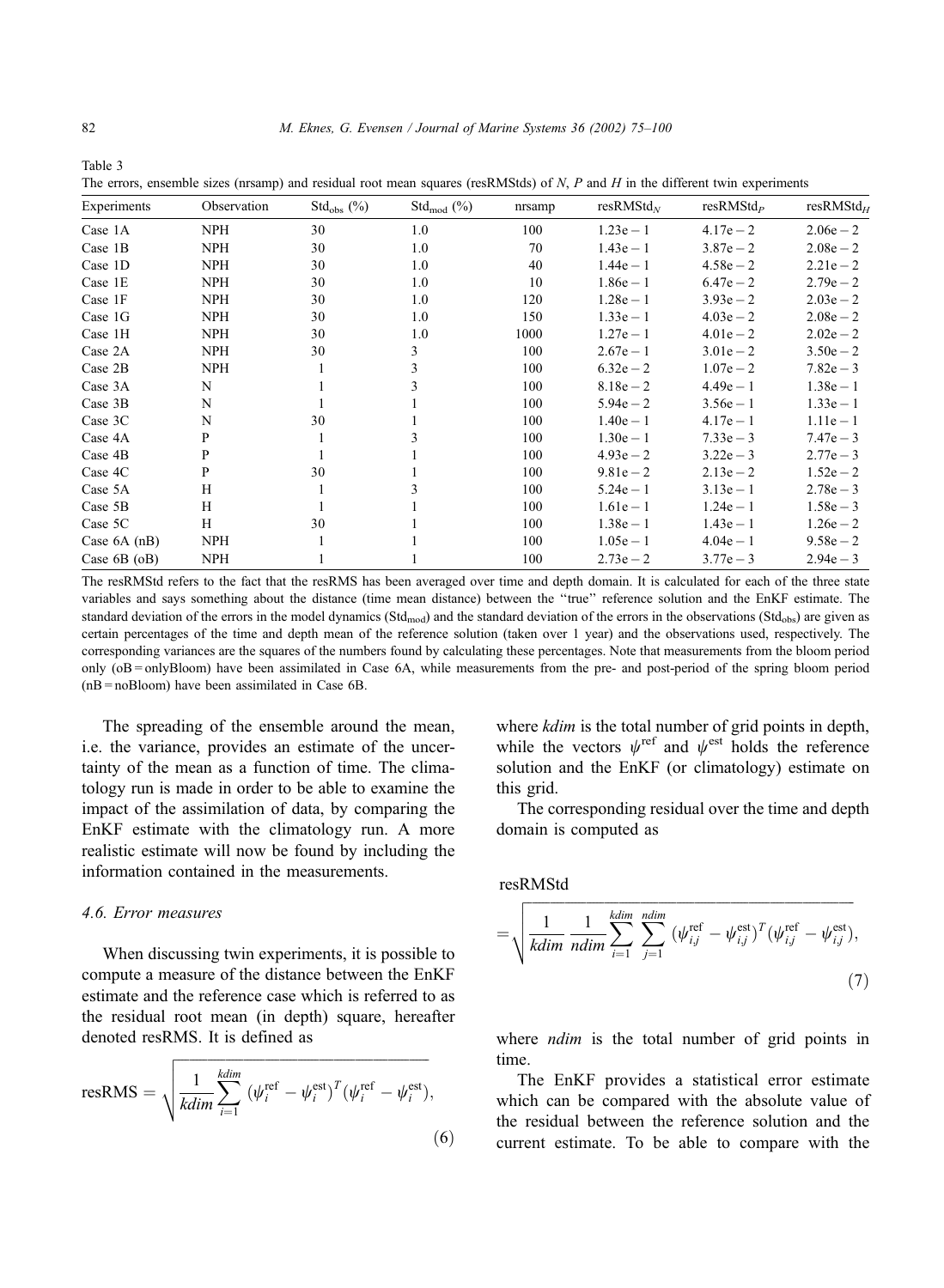resRMS, we define the ensemble root mean (in depth) square (ensRMS) by

$$
ensRMS = \sqrt{\frac{1}{kdim} \sum_{i=1}^{kdim} \sigma_i^2},
$$
\n(8)

where  $\sigma^2$  is the error variance provided by the EnKF.

If the analysis is done properly, the predicted ersRMS and actual resRMS values should be of the same order of magnitude.

Clearly, a large number of assimilation experiments should be used to get a statistical intercomparison between the estimated and true errors. In this case, we only consider one simulation and expect the true errors to be ''similar'' to the estimated ones. This turns out to be the case in the experiments presented below where the absolute values of the residuals are of the same magnitude as the estimated errors, although slightly lower.

# 4.7. Experiment 1: Observing all the three ecosystem components

In this experiment, referred to as Case 1A in Table 3, data from all the three ecosystem variables are assimilated. The resulting EnKF estimate is shown in Fig. 4. What is seen by comparing this estimate with the reference solution (Fig. 3) is that we now seem to have a more realistic estimate of all the three components compared to the climatology simulation. The phytoplankton spring bloom occurs at the same time and has approximately the same magnitude as in the reference solution, and the other two components are also very similar to the corresponding components of the reference solution. Note the discontinuities in time, at the measurement times, which is a characteristic of sequential assimilation methods.

For the concentrations of phytoplankton and herbivorous zooplankton, both of them have the largest errors during the spring bloom (i.e. around days 100– 160). This is due to the fact that the model is the most unstable in this periods (see Appendix B).

For the nutrient concentration, the largest error is around day 90, at the time when the spring bloom starts, but the values are otherwise oscillating around 0.0075, i.e. they are at about the same level throughout the whole year.

## 4.8. Experiment 2: Observing P only

This experiment, which corresponds to Case 4C in Table 3, is similar to Experiment 1, except that only phytoplankton observations are assimilated. The resulting estimate is shown in Fig. 5. Clearly, the phytoplankton observations are sufficient to control the whole model state including nutrients and zooplankton. Thus, the multivariate statistical influence functions are used to update both the observed variable and the two other model variables simultaneously. For future studies, it would be interesting to examine how complicated models can be and still be controlled by the EnKF when measurements of only one or a few of the model variables are available.

When comparing the results between Experiments 1 and 2, the model solutions are very similar, and also close to the reference solution. However, one would expect the estimated standard deviations and absolute values of the residuals to be larger in Experiment 2 since less information is assimilated. This is true for the nutrients, but for the phytoplankton and zooplankton, the resRMSs are of about the same magnitude.

The observed phytoplankton variable is better controlled than the two others, but there is also a strong effect from the observations on the nutrients, N, and the herbivorous zooplankton, H. This is seen in particular during the spring bloom where the phytoplankton data also provides a strong update of the zooplankton.

## 4.9. Discussion

The resRMSs for the climatology, Experiments 1 and 2, are shown in Fig. 6. In the climatology case, the resRMSs for all the three components are quite small until about day 100 when it starts increasing. While the resRMS for the nutrient reaches a maximum value at about day 150, the resRMS for the concentration of phytoplankton reaches its maxima about at day 140. The resRMS for the concentration of zooplankton, however, has two peaks, one around day 120 and another at about day 160. This is in the spring bloom period where the model is the most unstable (see Appendix B), and the errors therefore are the largest. After the phytoplankton spring bloom period, at about day 170, the resRMSs for the phytoplankton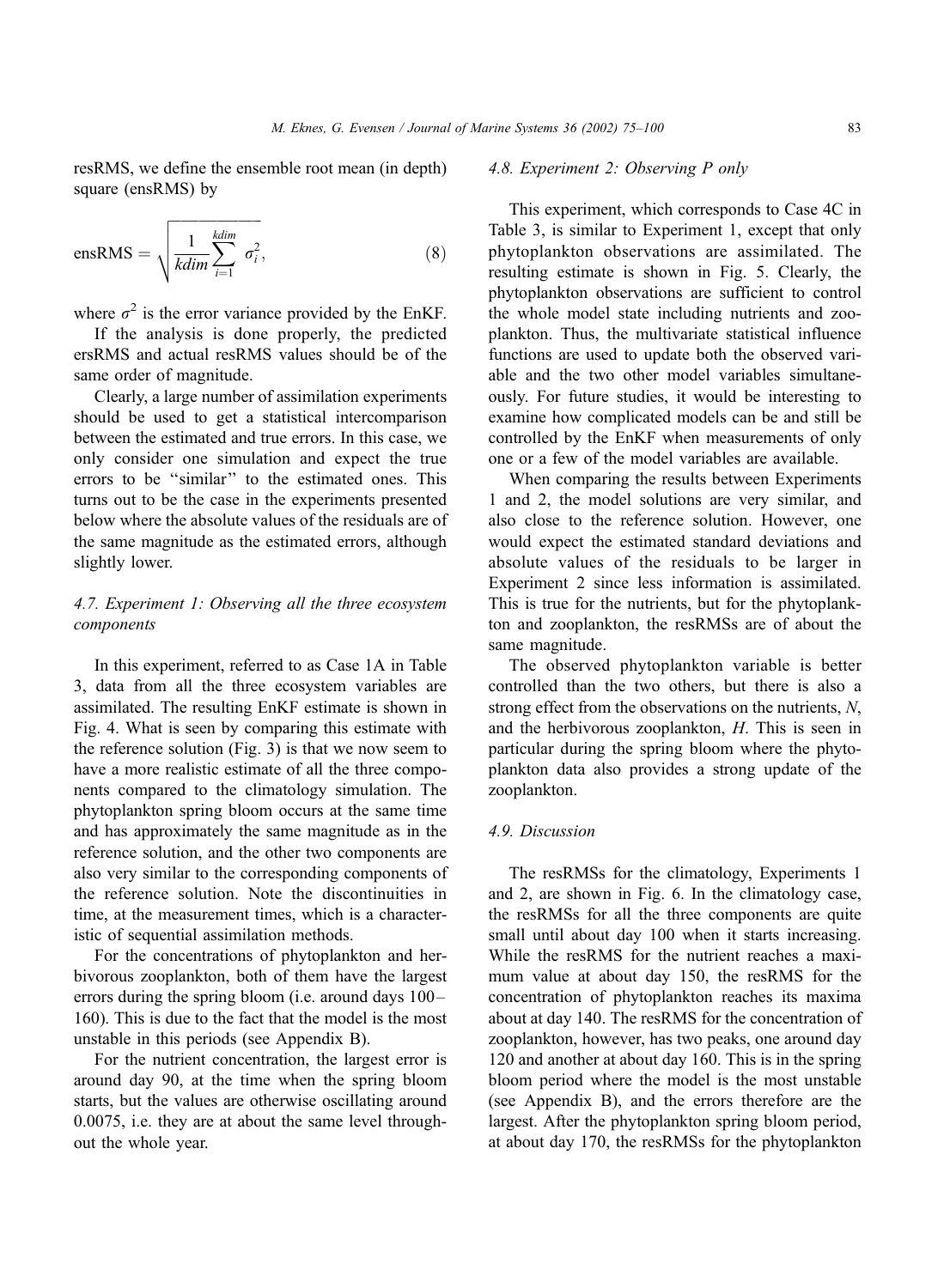

Fig. 4. Experiment 1 (Case 1A): The EnKF estimate (left plots) and comparison of the corresponding resRMS and ensRMS measures (right plots), for nutrient  $N$  (upper), phytoplankton  $P$  (center) and herbivorous zooplankton  $H$  (lower).

concentration have decreased to about the same level as before the spring bloom. For the concentrations of nutrient and zooplankton, the resRMS levels from the pre-bloom period are not reached before until about day 300. In the case of the nutrients, this is mostly due to a high variance below the mixed layer, which is not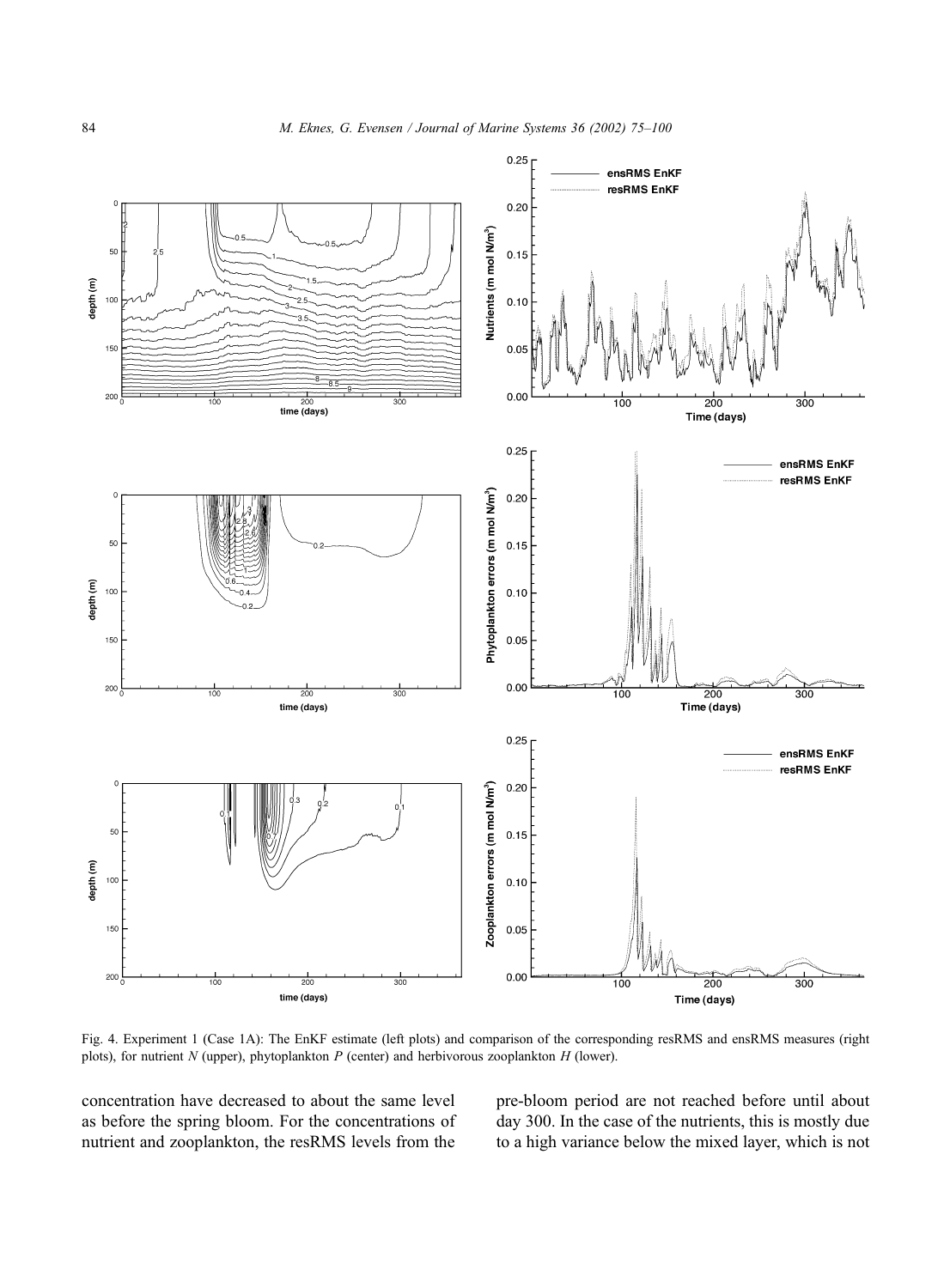M. Eknes, G. Evensen / Journal of Marine Systems 36 (2002) 75–100 85



Fig. 5. Experiment 2 (Case 4C): The EnKF estimate (left plots) and comparison of the corresponding resRMS and ensRMS measures (right plots), for nutrient N (upper), phytoplankton P (center) and herbivorous zooplankton  $H$  (lower).

corrected until the next winter deepening and thus enhanced mixing of nutrients.

In general, the estimated root mean squares (ensRMSs), and the residual root mean squares

(resRMS) are of similar magnitudes in Experiments 2 and 1. This is true for all the three ecosystem components, but it is especially notable for the concentrations of phytoplankton and zooplankton. An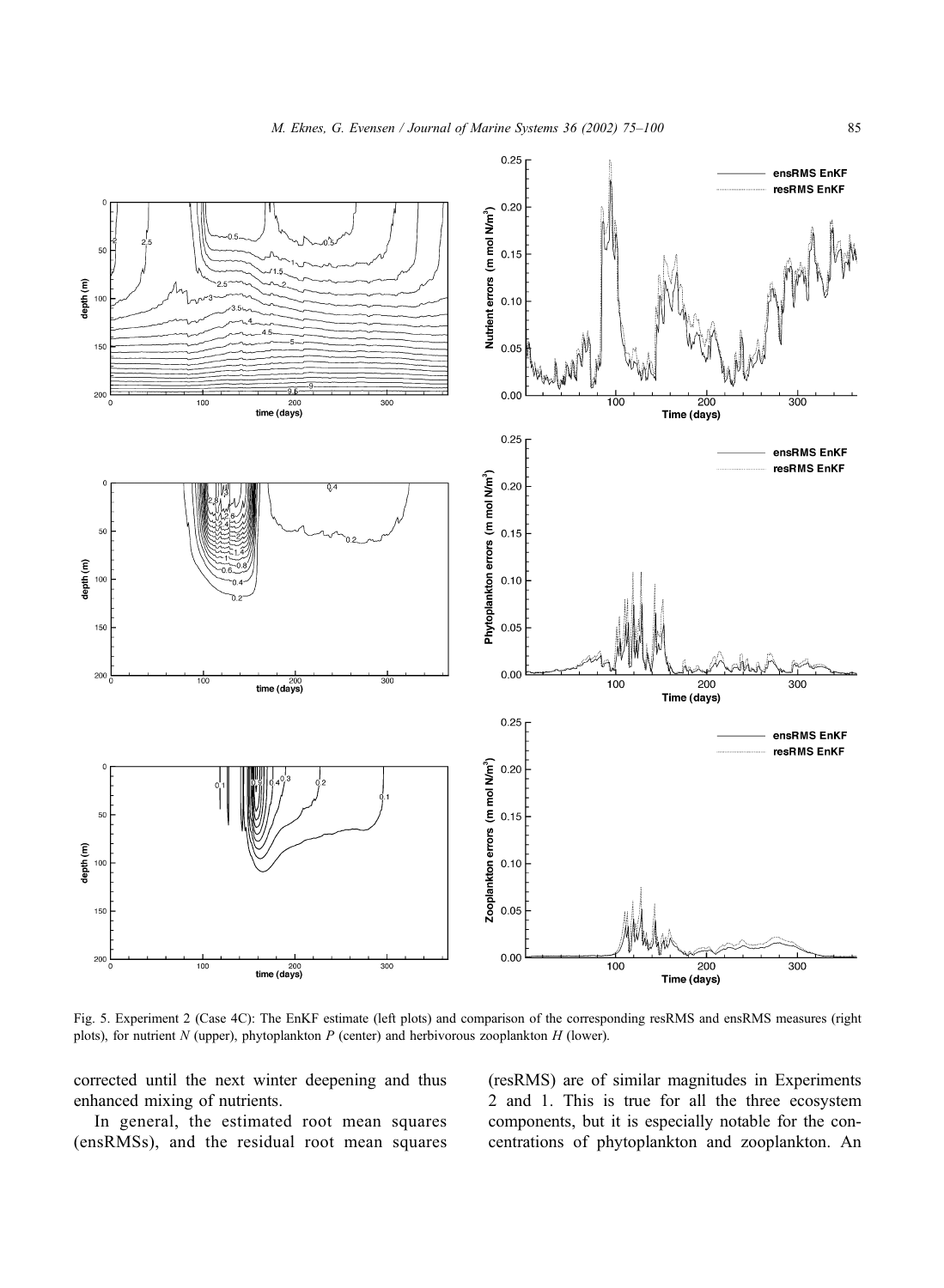

Fig. 6. Comparison of the resRMS values for the two main experiments and the climatology solution; nutrient  $N$  (upper), phytoplankton  $P$  (center) and zooplankton  $H$  (lower).

interesting point is the fact that the reduction of errors in the analysis step is significant for the unobserved zooplankton during the spring bloom. Thus, the result after the reduction is that the ensRMS and the resRMS are at about the same level as in Experiment 1 at the measurement locations. This shows that even if only the phytoplankton concentration has been measured, the statistical cross-correlations provided by the ensemble statistics are sufficient to update also the zooplankton concentration.

From the plots in Fig. 6, it is seen that the errors decrease every time observations are assimilated and are increasing in between the measurement times. The increase is caused by a combination of stochastic model errors and the internal nonlinear instabilities inherent in the model dynamics. In addition, the signal as well as the rate of change of the various concentrations are the strongest in this period. The stochastic model errors are accumulated in a linear fashion (although their effect evolves by the nonlinear equations). The internal instabilities are strongest during the spring bloom, where small perturbations will grow quickly (see Appendix B). In addition, the signal as well as the rate of change of the various concentrations are the strongest in this period. After the spring bloom, the dynamics are stabilizing and perturbations decrease, thus, errors are decreasing too. A linear stability analysis (see Appendix B) shows that the tangent linear operator has eigenvalues larger than one during the spring bloom and less than or equal to one elsewhere, and thus, the model is unstable in the spring bloom period but stable elsewhere. The strength of the EnKF is that it can handle these nonlinear and unstable regimes in a consistent way, and thus makes the method suitable for applications with models of this character, such as marine ecosystem models. This also shows that the measurements are mostly needed during the spring bloom where the instability is the strongest.

This will be further discussed and proven to be true, for our model and method, in the next section.

#### 5. Sensitivity studies

In the following sections, the impact of varying the ensemble size, the number of measurements and prior error variances for the assimilation experiments will be studied. Experiments where observations of the nutrient concentration, N, only, and the zooplankton concentrations H, only, are assimilated, will also be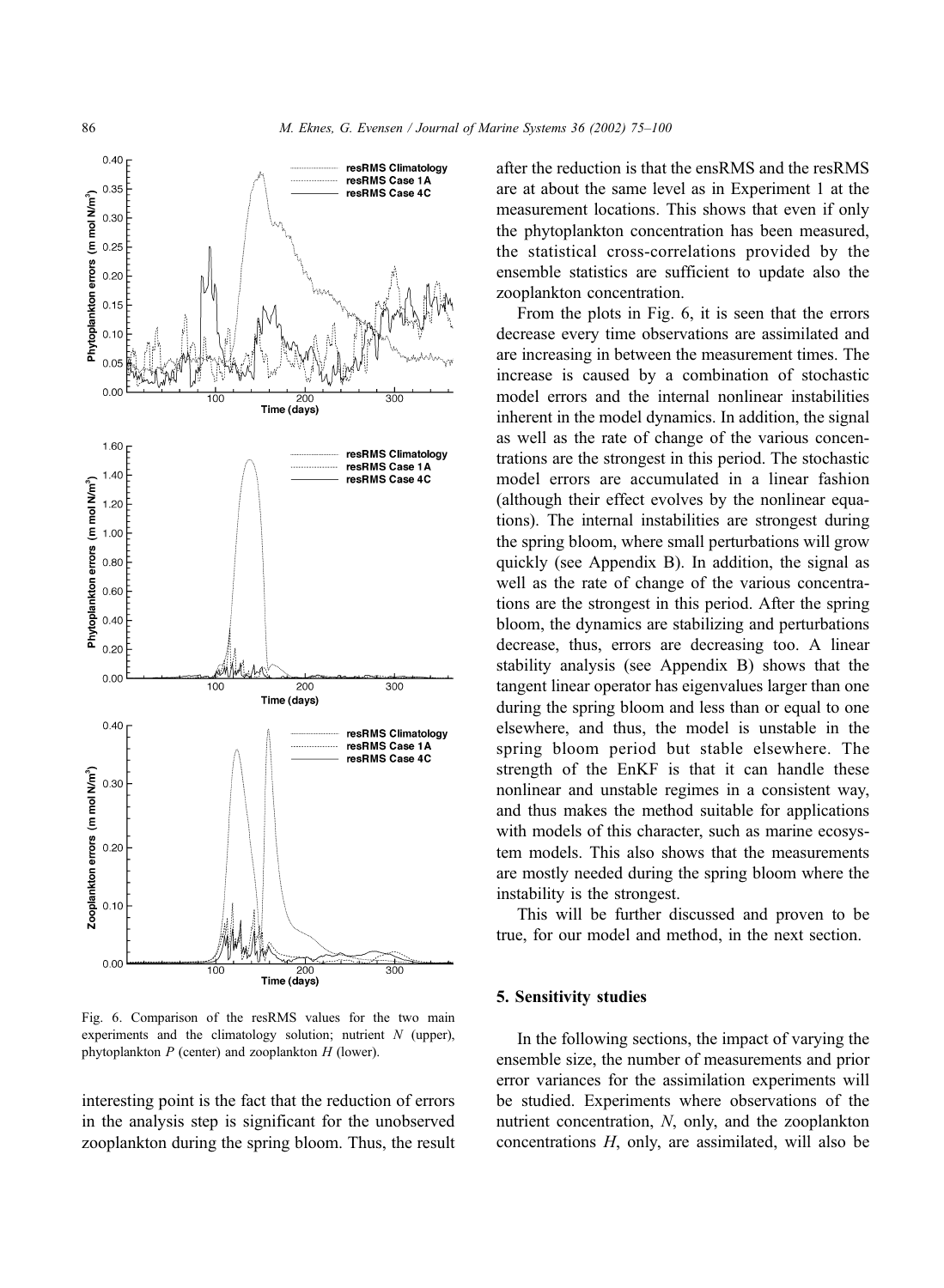presented. Finally, the effect of using measurements from the bloom period, only, and from only the periods before and after the phytoplankton bloom will be presented. The same configuration as in Section 4 is used, and the errors in the boundaries and initial conditions are the same in all the experiments. However, the errors in the dynamics and measurements variy (see Table 3).

In all the plots concerning the varying variances in Section 5, the estimates of the concentrations of the three state variables at 20 m and the time series of the depth averaged residual root mean square (resRMS) are shown.

#### 5.1. Impact of ensemble size

The size of the ensemble is important. If too few members are used, we will not be able to get the correct estimate of the error covariances in the predicted model state. Previous experience indicates that about 100 members are sufficient, but this has to be checked for every new model system (Evensen and van Leeuwen, 1996; Evensen and Fario, 1997; Houtekamer and Mitchell, 2001).

In Fig. 7, the relative difference between the concentration of phytoplankton in the respective cases, 1A, 1D, 1G and 1H, are shown. The difference at a certain time, has been calculated according to the formula

$$
relP = \frac{P - P_{1H}}{P_{1H}},\tag{9}
$$

where  $P$  is the concentration of phytoplankton for the actual experiment and  $P_{1H}$  is the corresponding concentration in Case 1H. Thus, the difference between two cases has been normalized by the concentration of phytoplankton from Case 1H where the largest ensemble size (1000 members) was used. As may be seen from Fig. 7, the relative difference rel $P_{1H}$ , is shown as the line rel $P= 0$ . When using 40 ensemble members, only, the amplitude of the errors is quite large and it contains many oscillations. Increasing the size of the ensemble to 100 results in errors, which are mainly within 10%, except from a few locations. The errors are only marginally smaller when the ensemble size is increased to 150. Thus, the improvement gained by using a larger ensemble than in Case 1A would only



Fig. 7. Relative differences for phytoplankton concentration in cases using 1000, 150, 100 and 40 members in the ensemble, respectively. All the error variances were as in Experiment 1.

be marginal, and therefore, an ensemble of 100 members was chosen for our main experiments.

The theory behind the EnKF method implies that the accuracy of the representation of statistics in the EnKF should be proportional to  $\frac{1}{\sqrt{nrsamp}}$  where nrsamp is the number of ensemble members. The plot in Fig. 7 confirms that this is true for the experiments in this paper.

## 5.2. Definition of error variances

The errors in the measurements for ecosystem variables are roughly known. The errors in chlorophyll-a data obtained from Sea-viewing Wide Fieldof-view Sensor (SeaWiFS) are said to be about 30 – 35% of the actual measurement value (Hooker et al., 1992). In situ data of the same measurement type contain slightly smaller errors (roughly about 20-30%). Measurements of zooplankton may contain large errors due to the rather unprecise net-towing technique used when measuring them. Since the pathways and parameters of ecosystems are not yet well known, the errors in the models available today may also be quite large. Another source of errors is the fact that the observations usually are defined in terms of chlorophyll- $a$  while the model is defined in terms of phytoplankton nitrogen. Thus, a transformation between them has to be done and this may introduce new errors into the system.

The EnKF requires the specification of both the variances for the errors in the model and the errors in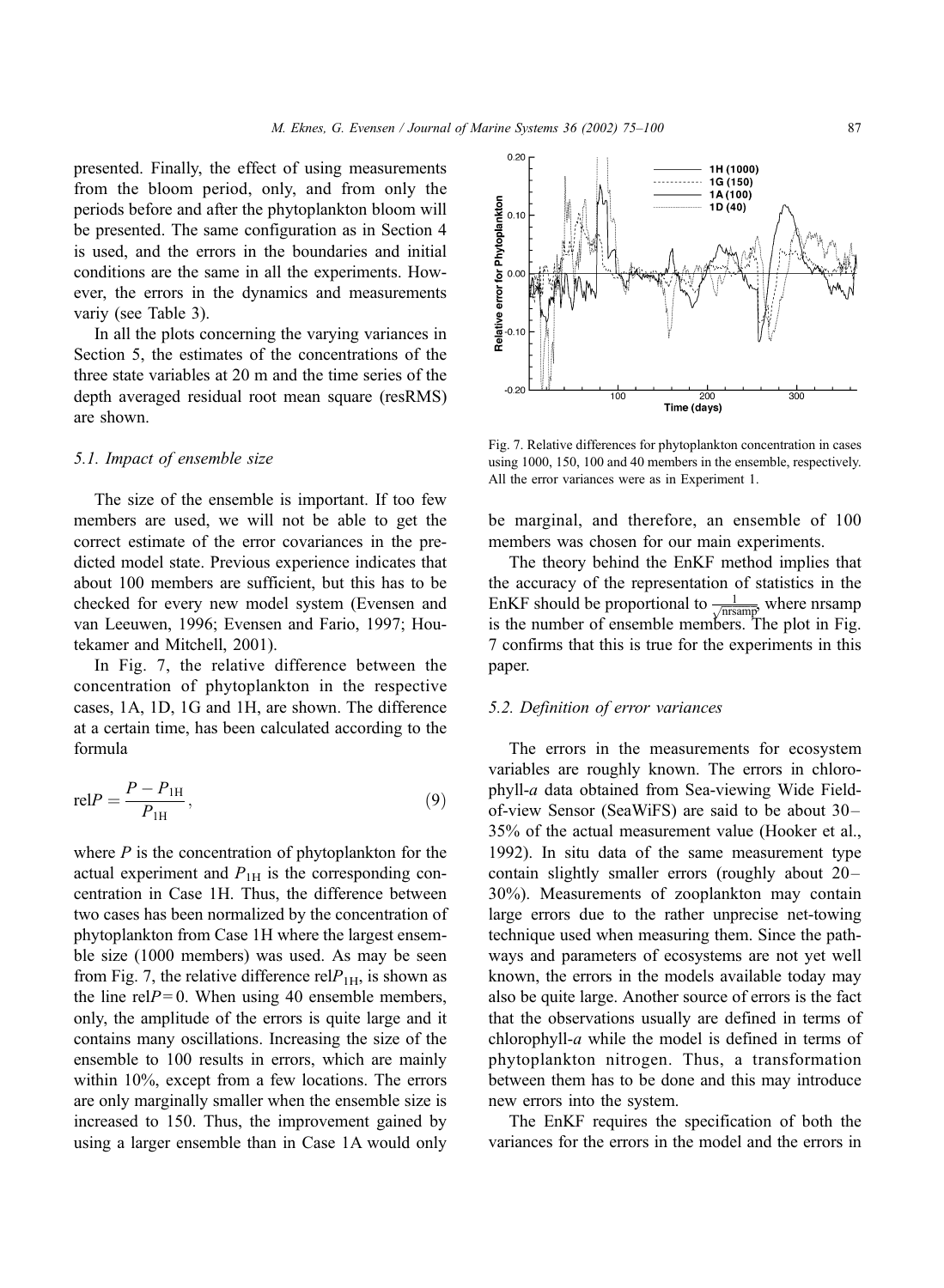the data. The choices of error variances affect the assimilation results. By choosing a small error variance for the observations, one assumes that the observations are fairly accurate and therefore only contain small errors. In such a case, the EnKF estimate will be close to the observations.

To ensure that the error bars of the observations and model estimates are statistically consistent, about 68.3% of the intervalls  $[d - \sigma^d/d + \sigma^d]$  and  $[m - \sigma^m/d]$  $m + \sigma^m$ , where d, m,  $\sigma^m$  and  $\sigma^d$  are the observation, the model estimate, the standard deviation for the observation and the standard deviation for the model estimate, respectively, should be overlapping. This is true for a Gaussian distribution (Emery and Thomson, 2001). In other words, the prior assumption about the error statistics needs to reflect the true errors in the system. Otherwise, the predicted error variances will be erroneous and also the updates during the analysis may be suboptimal.

When studying the impact of different error variances in the measurements, we have used measurements of only one of the state variables. If more than one variable is assimilated, it becomes difficult to determine how much of the update is due to the direct measurements and how much is due to the multivariate covariances.

In Fig. 8, results for the nutrient concentration from Cases 3A to C (see Table 3) are shown. In these cases, observations of the concentration of nutrients, only, have been used in the assimilation. The sizes of the errors in the dynamics and the measurements are calculated as a certain percentage of the time and depth mean of the reference solution.

By comparing the two lower plots in the left column of Fig. 8, the effect of different error variances for the measurements may be observed. In the first experiment (the middle plot of the figure), the standard deviation of the errors in the observations is set to 1% (Case 3B in Table 3), while in the second experiment (the bottom plot of the figure) they have been increased to 30% (Case 3C in Table 3). The errors in the model have in both cases been set to 1%. It is easy to see that the EnKF estimate for the nutrients in the first experiment (middle plot) is much closer to the reference solution than in the second experiment (bottom plot). In the second experiment, there is hardly any impact of the observations at all when comparing with the climatology run. Our faith in the model compared to our faith in the data is much larger in this case than in the first.

By increasing the errors in the dynamics, the faith in the model is reduced and the result is an estimate which is closer to the observations. The relative impact of the observations has then been increased. In the leftmost upper plot of Fig. 8, results from an experiment, where the model errors are increased to about 3% while the measurement errors are still 1% (i.e. Case 3A in Table 3), are shown. From this plot, it is easy to observe that the EnKF estimate is closer to the observations than to the climatology. This is also reflected when comparing the plots in the right column of the figure. The resRMSs for the EnKF estimate of nutrients are the most reduced when the measurement errors are the smallest.

It is also obvious that the climatology estimate is further away from the reference solution in Case 3A than in the two other experiments shown in Fig. 8. This is due to the fact that by increasing the errors in the dynamics, the ensemble spreads more during the integration and the model estimate will deviate more from the reference solution. (Note that the climatology for different dynamical errors differ.)

Thus, the EnKF estimate is closer to the reference solution when the errors in the measurements are small and closer to the climatology, or pure ensemble run, when these errors were assumed large and/or if the dynamical errors are assumed small.

The effect on the variables that are not measured is discussed in Section 5.4.

## 5.3. Assimilation of all the three state variables in the model

Several experiments have been performed, observing all three model variables, with different magnitudes of model and measurement errors. The sizes of the dynamical and measurement errors are again given in Table 3. For all the experiments in this paper, a value called the depth and time averaged residual root mean square, referred to as the resRMStd, is calculated for each of the three state variables, N, P and H. This value is a measure of the distance between the reference solution and the EnKF estimate averaged over the depth –time domain, and it is used to check how well the EnKF does in tracking the reference solution in the different experiments performed.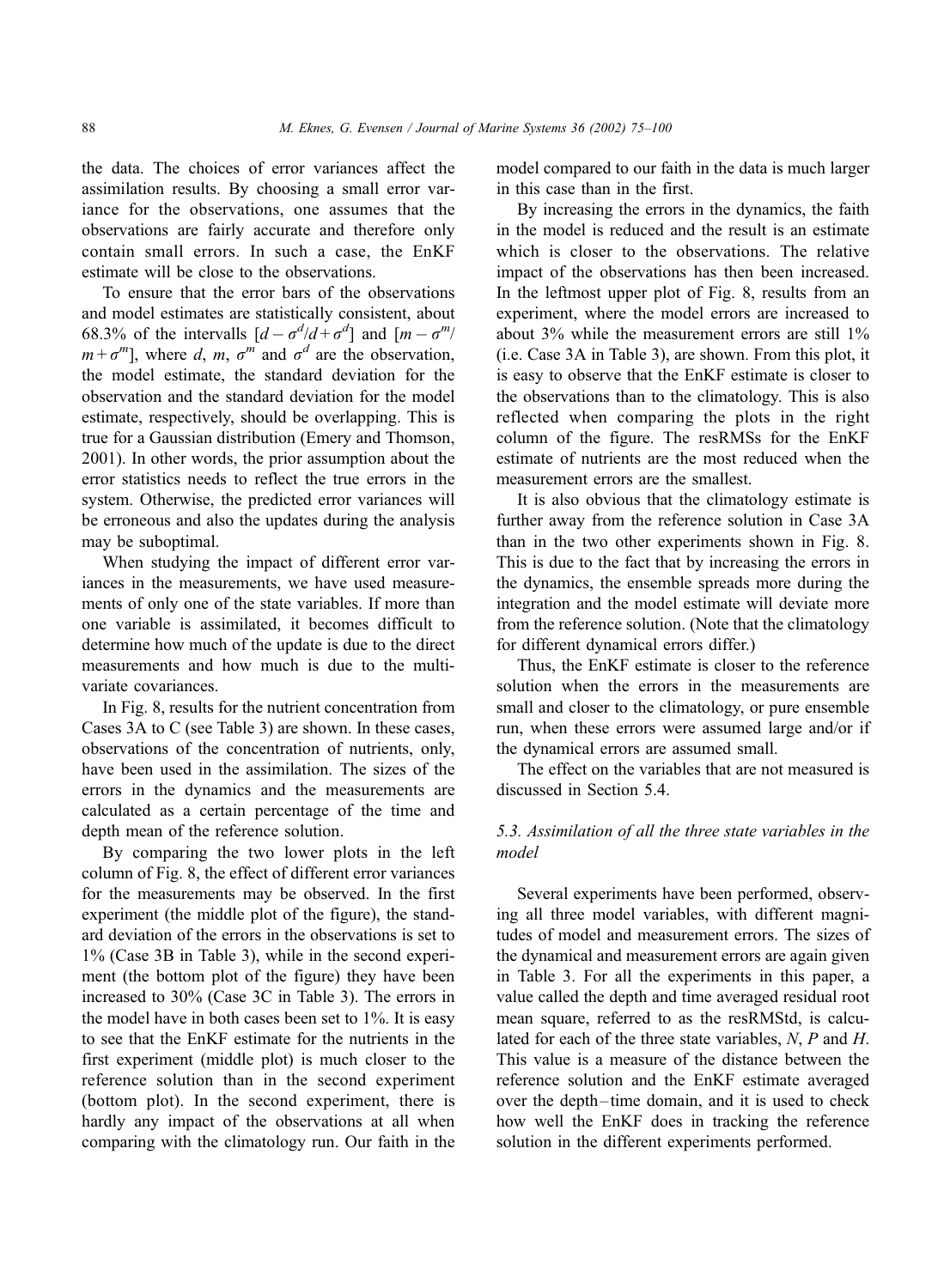

Fig. 8. The reference solution, climatology, the EnKF estimate at 20 m below the surface (left column) and the corresponding resRMS values (right column) for nutrients N in the Cases 3A (upper plots), 3B (middle plots) and 3C (bottom plots).

What may be observed from Table 3 is that the resRMStds are increased as the model, and/or measurement errors are increased (compare Case 2A with Cases 2B and 1A).

Note that the values in Table 3 only show results of one realization of the experiments. To compute statistically consistent resRMStds of such experiments, several repetitions of the same cases should have been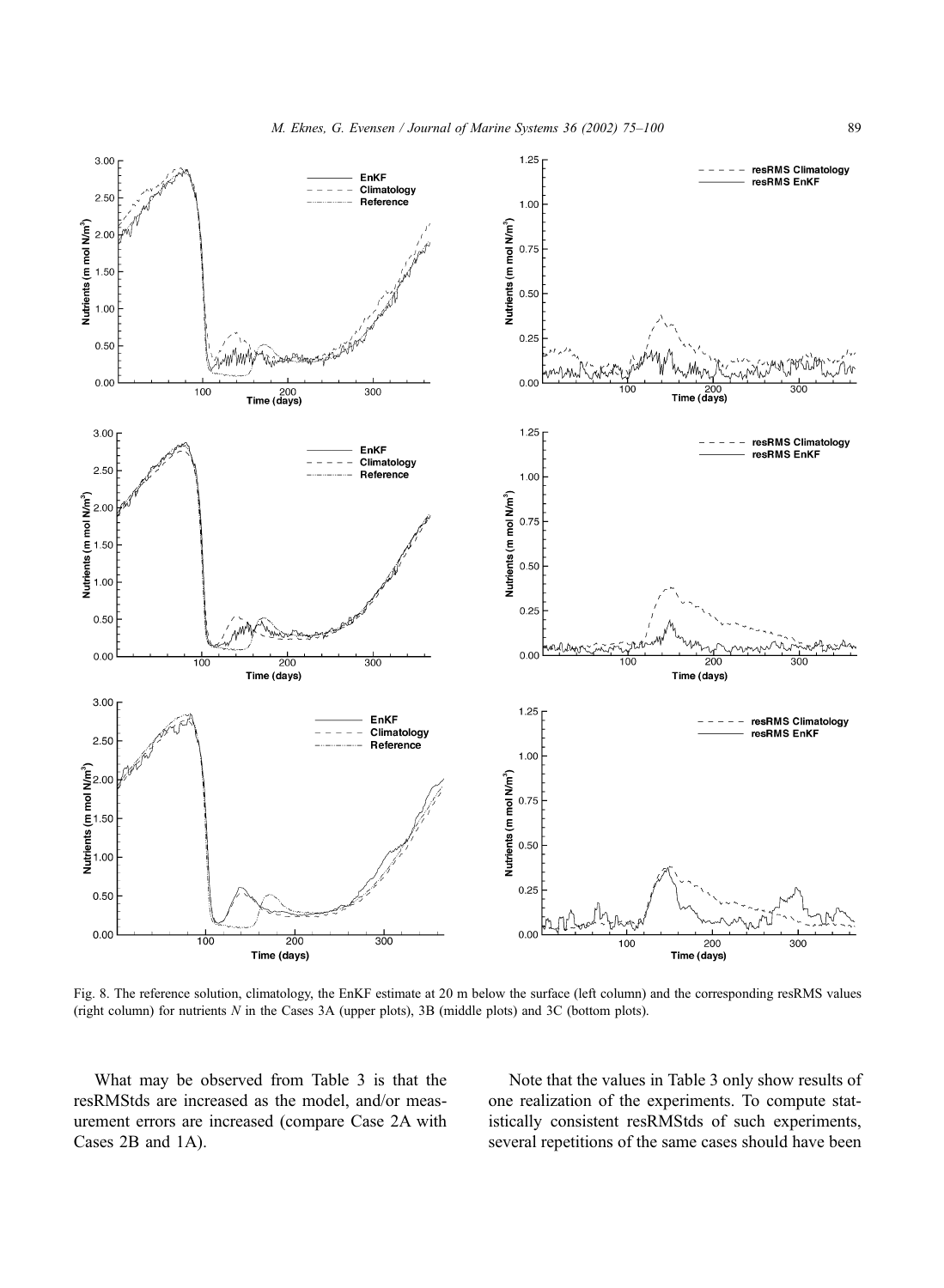done with different random seeds and the average values of the resRMStds for these runs should be used.

## 5.4. Assimilation of one state variable, only

In the following, we present some experiments where measurements of only one of the state variables are assimilated. These experiments will provide information about the multivariate properties of the assimilation scheme, and about the controllability of the system, dependent of which variables are assimilated.

#### 5.4.1. Assimilation of nutrient measurements

In Section 5.2, estimates and corresponding residual root mean squares (resRMSs), for the nutrient concentration for the Cases 3A –C, were shown. In this section, we will focus on the effect the assimilation of nutrients has on all the three state variables in the model.

When assimilating nutrients only, the updates of this variable is likely to be better than for the two others. All the state variables will, however, be influenced by the measurements through the multivariate properties of the assimilation scheme, which takes into account the estimated covariances between the different model variables.

In the upper plots of Fig. 8, results from Case 3A for all the three state variables are shown. As may be observed from this figure, the EnKF estimate for the nutrient concentration is reasonably good while the estimates of phytoplankton and zooplankton are only weakly updated and have values somewhere in between the climatology and the reference state. The errors are also the mostly reduced for the nutrients, as may be seen from the plots in the right column of the figure. Neither of the concentrations of phytoplankton and zooplankton reach the maximum value of the reference solution and they are both closer to the climatology than to the reference state.

When decreasing the errors in the model dynamics to 1%, as is done in Case 3B, the resRMStds for all the three state variables are reduced (see Table 3). This indicates that the EnKF for all the state variables is closer to the reference solution than in Case 3A, when averaging the distances between them over both depth and time. In the last experiment to be discussed in this section, the measurement errors are increased to about 30%. The model errors are still 1% (see Case 3C in Table 3). Compared to the resRMStds in Case 3B, the corresponding values, for the nutrients and phytoplankton, are increased. Even if the resRMStd for the zooplankton concentration is decreased, the sum of the resRMStds is increased. This implies that the EnKF estimate, as a total, is further away from the reference solution than in Case 3B. Anyway, the estimates for phytoplankton and zooplankton are not satisfactorily updated in any of the Cases 3A –C. In all the experiments discussed here, the bloom period comes too early, lasts too short and has a shape which is more similar to the climatology than to the reference state.

#### 5.4.2. Assimilation of phytoplankton measurements

In this section, the experiments called Cases 4A – C in Table 3 are discussed. In these cases, observations of the phytoplankton concentration, only, are assimilated. The largest resRMStd for the nutrients is found when the dynamical errors are the largest, i.e. in Case 4B. For the zooplankton, however, the largest resRMStd is found in Case 4C where the measurement errors are large. Just as was the case for the experiments in the previous section, the sum of the resRMStds increases when the errors, either in the model dynamics or in the measurements, are increased.

In Fig. 9, results from Case 4A, for all the three state variables, are shown. The figure shows that the variable, which experiences the poorest update, is the nutrient concentration. This is true for all the cases in this section. However, even for this variable, the EnKF estimate is closer to the reference solution than to the climatology. The best result for the nutrients is found when the model errors are the smallest. Even when the measurement errors for the phytoplankton are 30%, the nutrient concentration is satisfactorily updated (see Experiment 2, Fig. 5). The zooplankton and phytoplankton concentrations are both well updated in all the three cases (see the resRMStds in Table 3). This shows that the influence from the phytoplankton measurements is larger on the zooplankton concentration than on the concentration of nutrients. The reason might be that the zooplankton and phytoplanton are stronger correlated than the phytoplankton and nutrients.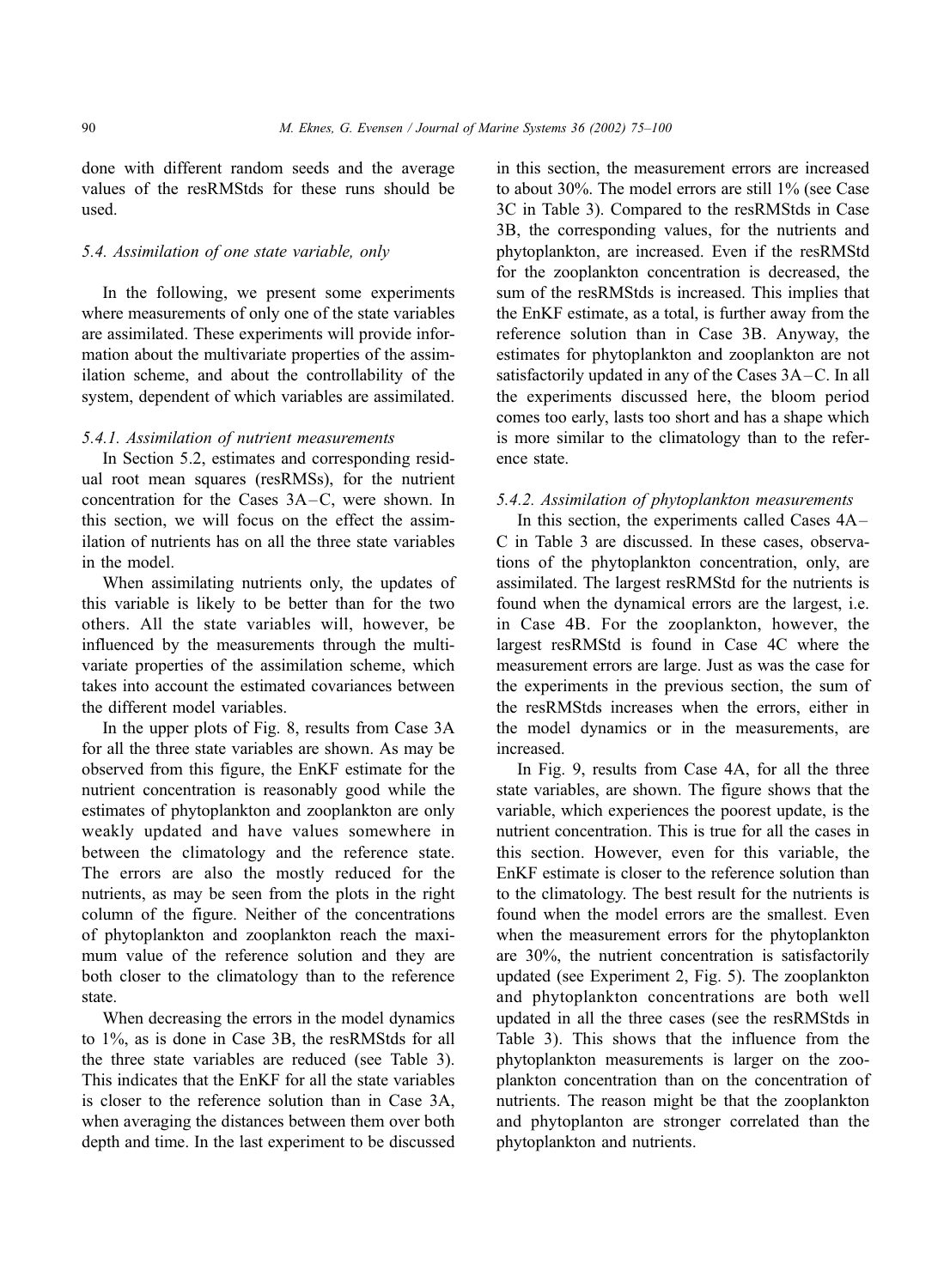

Fig. 9. Case 4A: The reference solution, climatology, the EnKF estimate at 20 m below the surface (left column) and the corresponding resRMS values (right column) for nutrient  $N$  (upper), phytoplankton  $P$  (center) and herbivorous zooplankton  $H$  (lower). Only observations of phytoplankton P have been assimilated and the errors were set to 1% for the measurements and 3% for the model dynamics.

Thus, it is possible to achieve good results by only using measurements of the concentration of phytoplankton with the EnKF technique and the simple 1-D model used in this paper.

# 5.4.3. Assimilation of zooplankton measurements

The experiments to be discussed in this section are the Cases named  $5A-C$  in Table 3. In these cases, only observations of zooplankton are assimilated.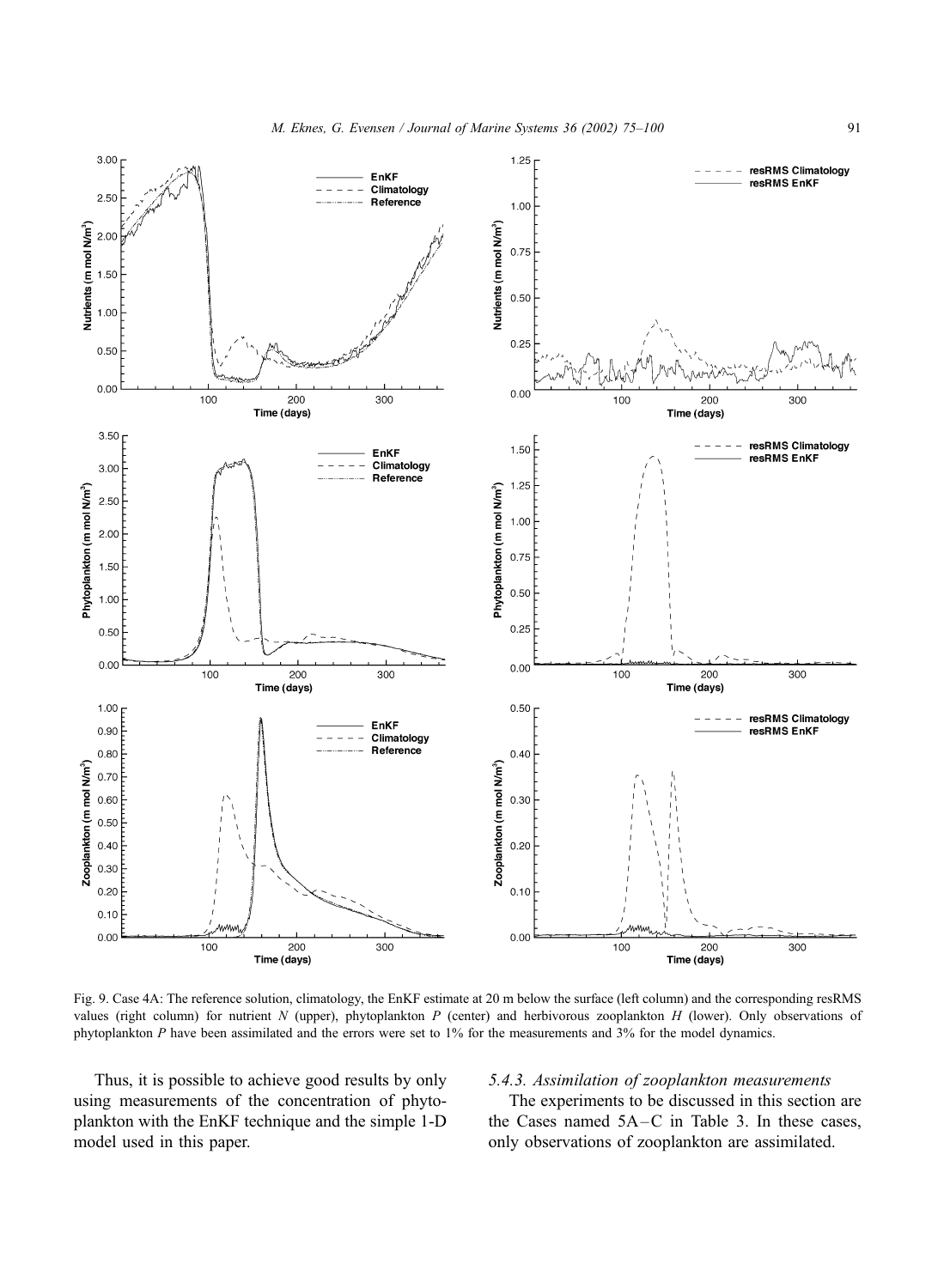As may be noted, the percentages of errors are the same as in the cases in the two previous sections, and just as for those experiments, the sum of the resRMStds is increased when the errors in the dynamics and/or the measurements are increased. This is true even though the resRMStd for the nutrients is (slightly) decreased when the measurement errors are increased from 1% to 30% (Cases 5B and 5C).



Fig. 10. Case 3A: The reference solution, climatology, the EnKF estimate at 20 m below the surface (left column) and the corresponding resRMS values (right column) for nutrient  $N$  (upper), phytoplankton  $P$  (center) and herbivorous zooplankton  $H$  (lower). Only observations of nutrients N have been assimilated and the errors were set to 1% for the measurements and 3% for the model dynamics.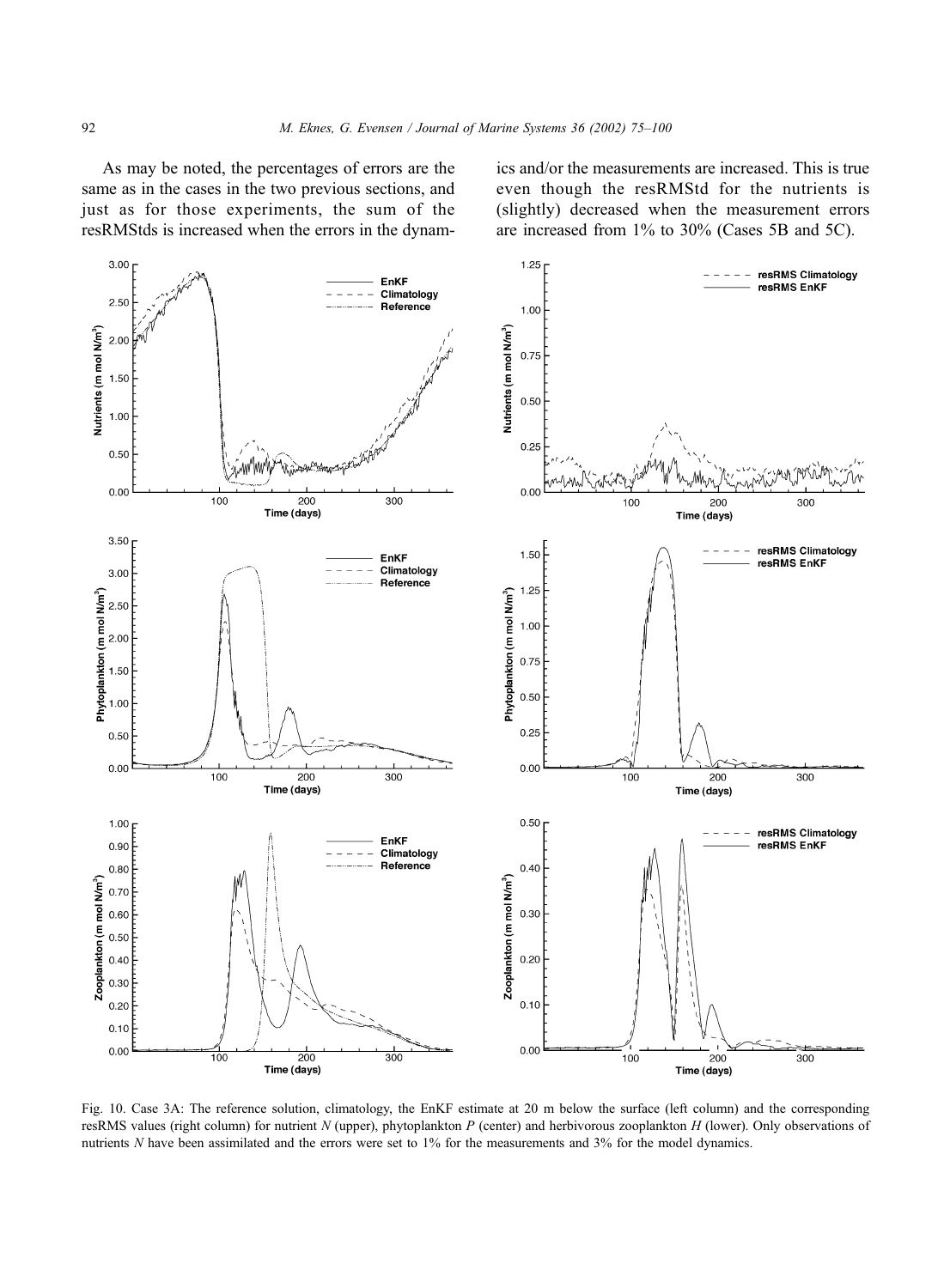Results from Case 5A are shown in Fig. 11. From this figure, it is obvious that the update of the nutrients is not as good as in the experiments in the previous

section. It is especially poor from about days 40 to 90. However, some improvement is seen when the dynamical errors are the smallest, i.e. as in Cases 5B and 5C.



Fig. 11. Case 5A: The reference solution, climatology, the EnKF estimate at 20 m below the surface (left column) and the corresponding resRMS values (right column) for nutrient  $N$  (upper), phytoplankton  $P$  (center) and herbivorous zooplankton  $H$  (lower). Only observations of zooplankton H have been assimilated and the errors were set to 1% for the measurements and 3% for the model dynamics.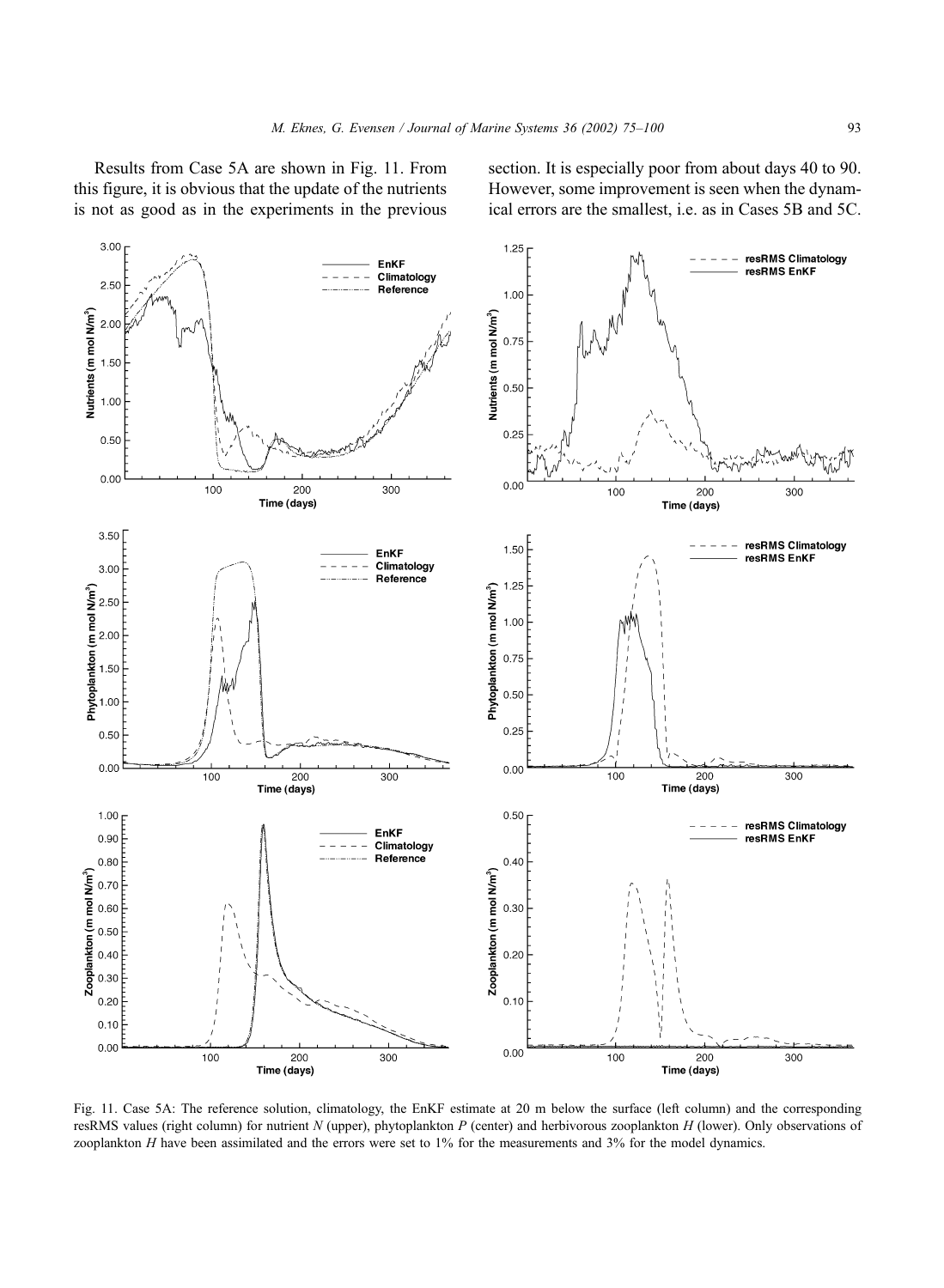

Fig. 12. Case 6B: The reference solution, climatology, the EnKF estimate at 20 m below the surface (left column) and the corresponding resRMS values (right column) for nutrient  $N$  (upper), phytoplankton  $P$  (center) and herbivorous zooplankton  $H$  (lower). Observations of all the three state variables have been assimilated, but only during the bloom period. The errors were set to 1% both for the measurements and the model dynamics.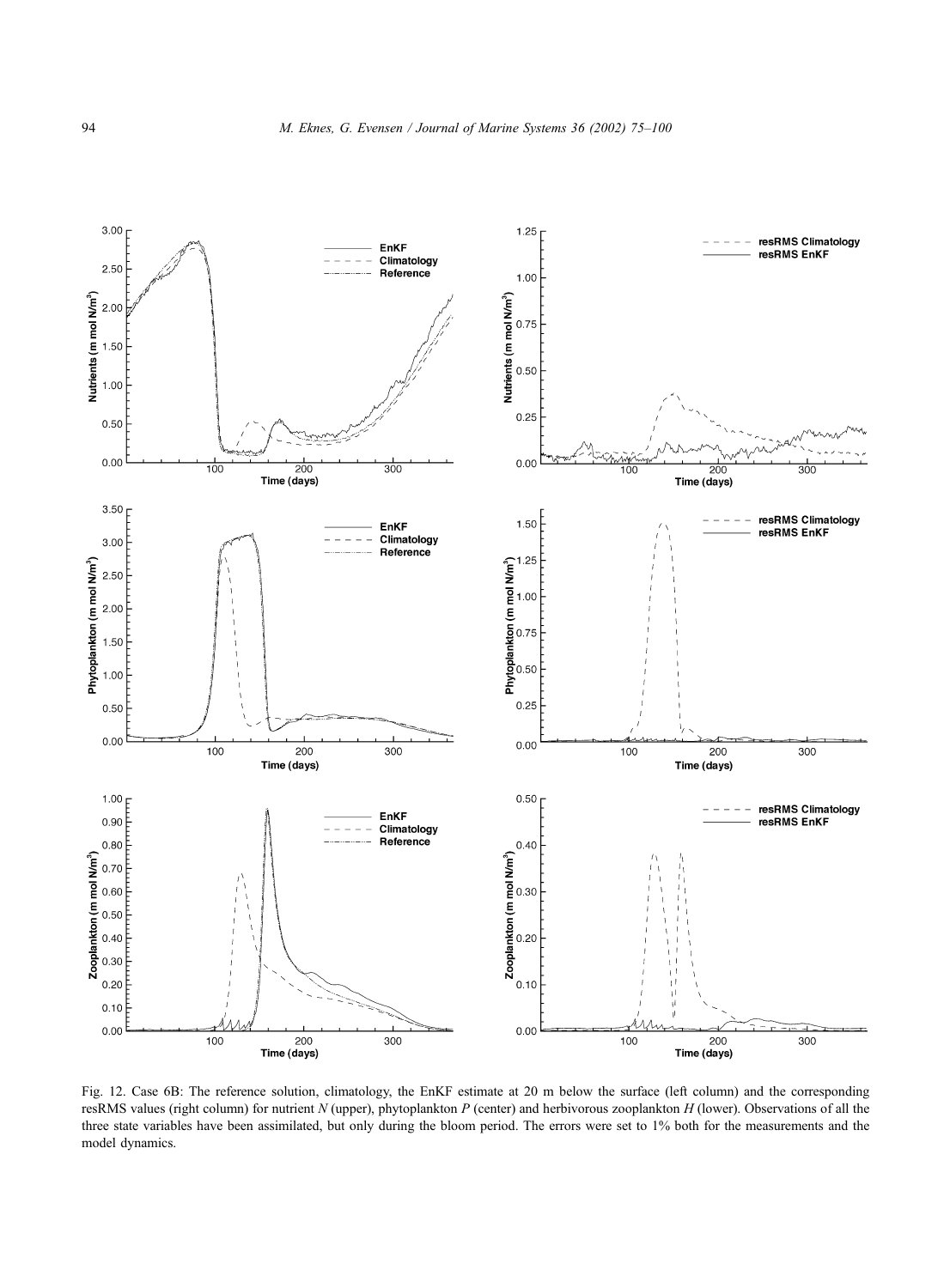The updates of the concentration of phytoplankton seem to be a bit better than they were seems to be stronger here than in the experiments in Section 5.4.1.

The EnKF for this variable is closer to the reference solution for most of the time period (see the middle plots of Fig. 11) and the resRMStds are more reduced



Fig. 13. Case 6A: The reference solution, climatology, the EnKF estimate at 20 m below the surface (left column) and the corresponding resRMS values (right column) for nutrient  $N$  (upper), phytoplankton  $P$  (center) and herbivorous zooplankton  $H$  (lower). Observations of all the three state variables have been assimilated, but only outside the bloom period. The errors were set to 1% both for the measurements and the model dynamics.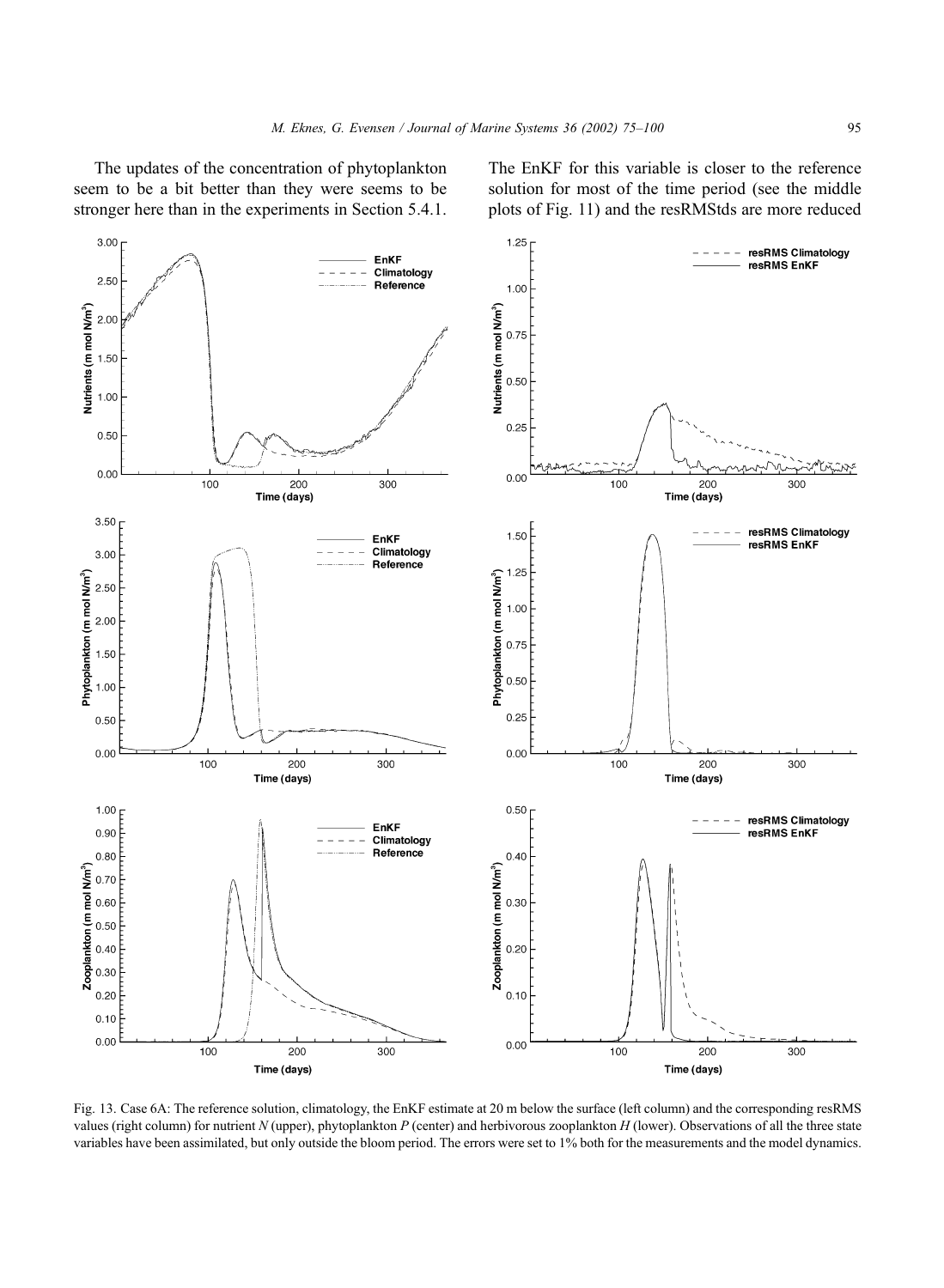than in the experiments where only nutrients data were used (see Table 3).

Overall, the best result, for all the three state variables, is the one where the errors in the zooplankton measurements are the smallest and the model errors the smallest, i.e. the results from Case 5B (see the resRMStds in Table 3).

## 5.4.4. Summary

What has been seen in the previous sections is that in cases where only one state variable is measured and the measurement errors are allowed to be up to 30%, the results from the cases where phytoplankton data, only, were assimilated give the best result. The EnKF of the concentration of nutrients, which were the poorest update, was close to the reference solution through the whole year. The updates of the concentrations of phytoplankton and zooplankton almost fitted the reference solution perfectly at all times (see Fig. 9). In the experiments where measurements of only nutrients and zooplankton were used, assimilation results were far from as good (see Figs. 10 and 11).

Thus, the best result for all the three variables when measurements of one model variable, only, are used, is obtained when measurements of the concentration of phytoplankton are used. This may be caused by the fact that the phytoplankton is controlling much of the model evolution, by grazing on nutrients and being the prey for the zooplankton.

Note that the conclusion here is valid only for the NPZ model used in this study. If another model was used, the conclusions might change.

## 5.5. Assimilation of data from different time periods

In all the previous experiments, the residual root mean squares (resRMS's) are the largest in the spring bloom period, i.e. from about day 60 to about day 160. The changes in the model dynamics, especially for the phytoplankton and zooplankton, are also the most rapid during the start and end of this period (see, e.g. Fig. 8). Therefore, it is likely that data are mostly needed in this period to control the evolution of the model. In Fig. 12, results at 20 m from an experiment, referred to as Case 6B in Table 3, verify this. In this experiment, observations, from all the three state variables, were assimilated during the bloom period, only. By comparing the resRMStds from this experiments with the other experiments in this paper, one may see that the resRMStds are relatively small and from Fig. 12, it is easy to see that the EnKF does a good job in tracking all the three variables both during the bloom and elsewhere.

In Case 6A in Table 3, the resRMStds and the sizes of the errors used for an experiment with measurements from the time periods before and after the phytoplanktom spring bloom, only, are given. Plots of the EnKF estimate for this experiment are shown in Fig. 13. Here, the estimate is good outside the bloom period while it is unable to describe the bloom accurately. Thus, it seems to be more important to use measurements from the spring bloom period than from the rest of the year in order to achieve a good overall estimate.

This is no surprise. After all, it is in the spring bloom period, the models are the most unstable (see Appendix B) and the most rapid changes in the ecosystem take place. For the rest of the year, the model is stable, and thus, it will perform well for these periods even without, or with a few measurements only. Therefore, the main issue is to have data from the bloom period.

#### 6. Summary

An Ensemble Kalman Filter has been used with a simple three-component marine ecosystem model which is a one-dimensional extension of the vertically integrated ecosystem model by Evans and Parslow (1985). First, two assimilation experiments are described, one where observations of all three model variables were assimilated and a second where only observations of the phytoplankton variable were assimilated. Both of these experiments show that the EnKF is capable of handling the nonlinear instabilities during the spring bloom, which is a critical issue when choosing a particular assimilation technique. The performance of the assimilation cases was also shown to significantly reduce the errors compared to a climatology simulation where no data were assimilated. Of particular interest is the result that even if only observations of the phytoplankton variable are assimilated, the assimilation system is capable of controlling the evolution of the whole model state including the zooplankton and the nutrients. This is a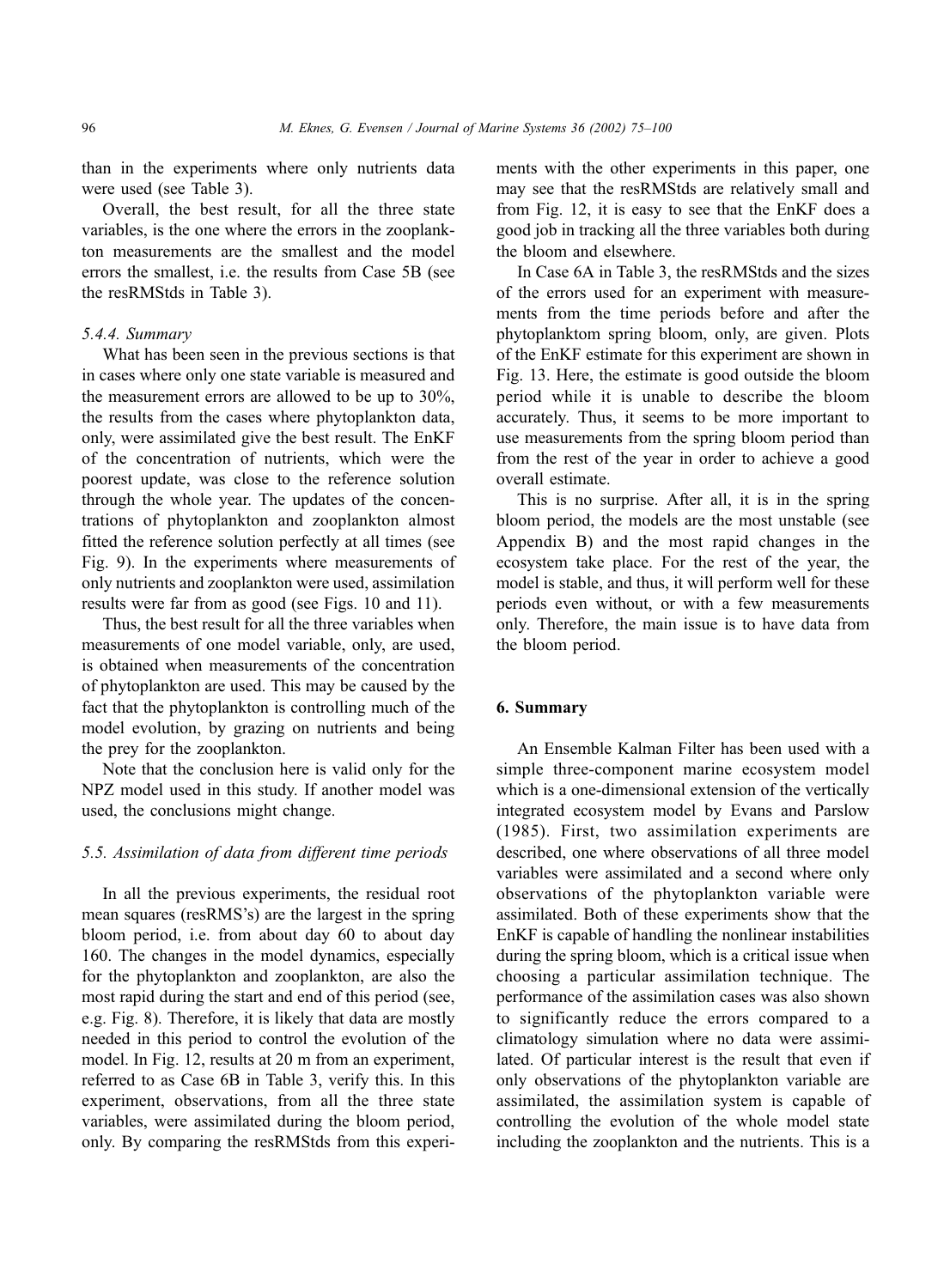capability of the EnKF, which provides a consistent multivariate analysis scheme based on the ensemble statistics which include the information about crosscorrelations between different model variables. Thereafter, an extensive sensitivity analysis was presented. Here, it was concluded that an ensemble size of 100 seemed to be sufficient for the ensemble Kalman filter to converge. Further, the assimilation of nutrients only or zooplankton only provided less control over the model. The results in this paper give in our opinion an indication that the EnKF may become useful for applications where more sophisticated ecosystem models are used.

#### Acknowledgements

This work has been supported by the EC MAST-III BASYS project (MAS3-CT96-0058) and the EC MAST-III PIONEER project (MAS3-CT98-0170), and has received support from TRU through a grant of computer time.

# Appendix A. Vertical dependence of photosynthetic light

As in Evans and Parslow (1985), formulas for photosynthetic light rate and the phytoplankton growth caused by light are assumed equivalent. However, while Evans and Parslow (1985) averaged it over the mixed layer depth, it is here calculated online at given depths where it is needed. Thus, the specific growth rate for phytoplankton averaged over a day at the depth, z, is now given by

$$
\alpha(t, z, P) = 2Q^2 \frac{\tau}{\alpha_{\text{II}} J} e^{k_1 z_i} \left( \sqrt{1 + \frac{(\alpha_{\text{II}} J)^2}{Q^2}} e^{-2k_1 z_i} - 1 \right),\tag{10}
$$

where  $k_1 = k + l \int_0^z P(z', t) dz'$ . The parameters k, l and  $\alpha_{\text{II}}$  are given in Table 4 and the light level at the surface at noon  $J$ , and the daylength  $2\tau$  are defined as in Evans and Parslow (1985). Note that in the expresTable 4 Physical light parameters, appropriate to Flemish Cap, identical to the ones used by Evans and Parslow (1985) in their first experiment

| Symbol           | Description                        | Value                           |
|------------------|------------------------------------|---------------------------------|
| k                | Light attenuation by water         | $0.10 \text{ m}^{-1}$           |
|                  | Light attenuation by phytoplankton | $0.12 \text{ m}^2/\text{mmol}$  |
| $\boldsymbol{h}$ | Cloud cover                        | 09                              |
| 0                | Maximum photosynthetic rate        | 2 day $^{-1}$                   |
| $\alpha_{11}$    | Low light photosynthetic slope     | $0.04 \text{ m}^2/\text{W}$ day |
| $\phi$           | Latitude                           | 47°N                            |

sion above,  $\alpha$  goes towards zero when the depth, z, goes to infinity.

#### Appendix B. Stability analysis of the model

In this section, we perform a stability analysis (see Struble, 1962) of the model systems (1) systems (2) systems (3). Let  $\phi^T(t,z)=(N(t,z), P(t,z), H(t,z))$  and f be defined as the right hand side of the equation (1) to (3), i.e.

$$
f(\phi(t,z)) = \begin{cases} -\left[\frac{\alpha_0 N}{j+N} - r\right] P \\ + \left[\frac{\alpha_0 N}{j+N} - r\right] P - \frac{c(P-P_0)H}{K+P-P_0}, \\ + \frac{fc(P-P_0)H}{K+P-P_0} - gH \end{cases}
$$
(11)

where we have omitted the diffusion terms and assumed that the specific growth rate  $\alpha(t,z,P) = \alpha_0$  is constant, to simplify the calculations. For simplicity, the diffusion term has been omitted in the further analysis, meaning that we are only considering the stability of the biological interactions in a local point, i.e. at a certain depth in our case.

Further, the constant  $\alpha_0$  only changes the light distribution with depth and should not alter the conclusions.

We can now write our model equation on the form

$$
\frac{\partial \phi(t,z)}{\partial t} = f(\phi(t,z)).\tag{12}
$$

The stability characteristics, or eigenvalues, of a nonsingular trajectry  $\phi(t,z)$  of such an equation are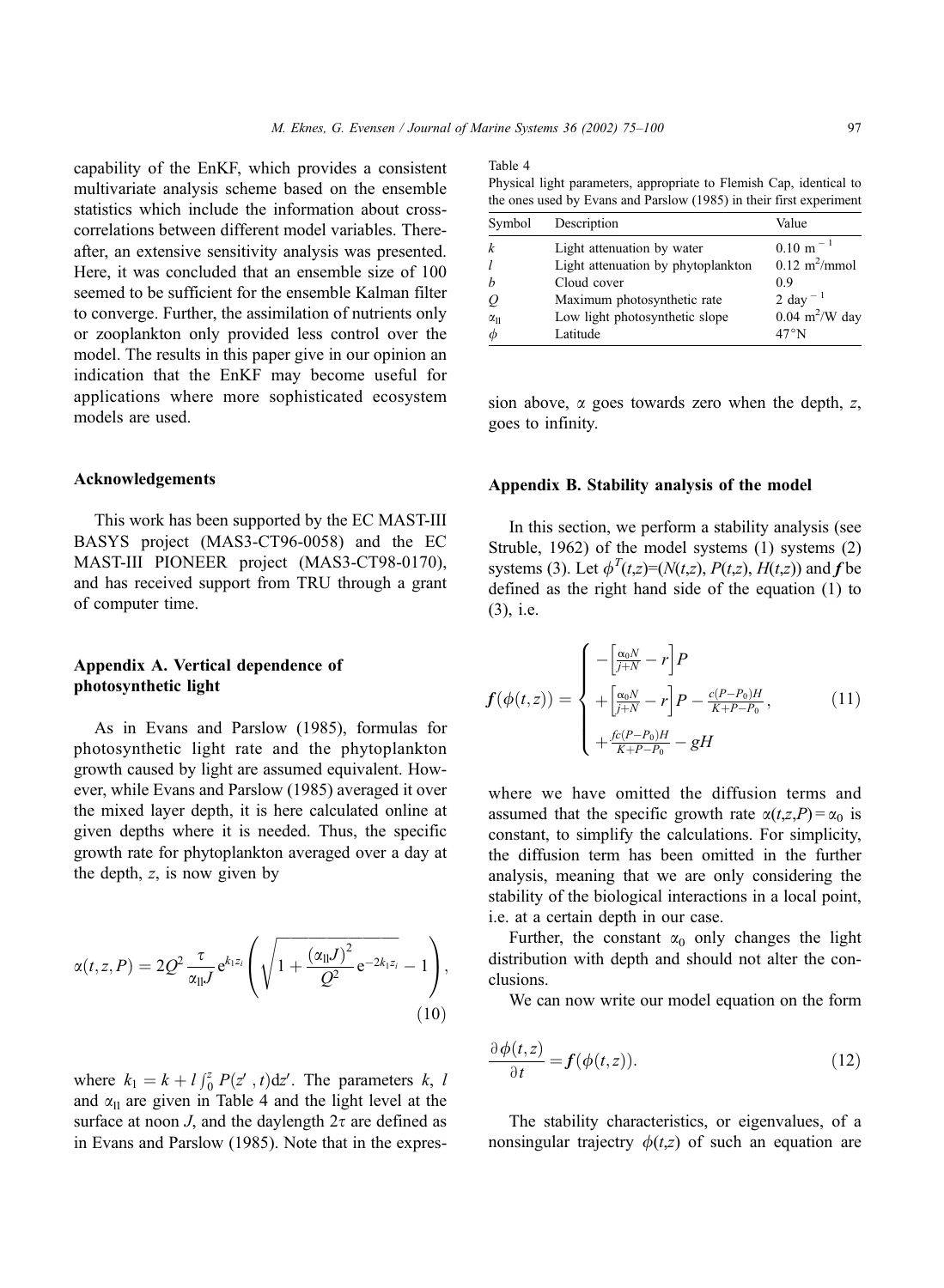reflected in the stability characteristics of a singular solution of a related equation. Let us assume that  $\phi^*$  is a neighbouring solution of our equation, then the perturbation function  $\eta(t,z) = \phi(t,z) - \phi^*(t,z)$  satisfies the perturbation equation

$$
\frac{\partial \eta(t, z)}{\partial t} = f(\phi(t, z)) - f(\phi(t, z) - \eta(t, z))
$$

$$
= f^*(\eta(t, z)), \tag{13}
$$

where the right hand side vanishes for  $\eta(t,z) = 0$ . (i.e. for  $\phi = \phi^*$ ). Thus,  $\phi$  is a stable solution of Eq. (12) if, and only if, the trivial solution,  $\eta = 0$  of Eq. (13) is stable.

For our model system, the perturbation equation is given by

$$
\frac{\partial \eta}{\partial t} = A(\phi)\eta,
$$
 (14)

where the matrix  $\vec{A}$  is given by

$$
A = \begin{pmatrix} -\frac{\alpha_0 P}{(j+N)^2} & -\left[\frac{\alpha_0 N}{j+N} - r\right] & 0\\ \frac{\alpha_0 P}{(j+N)^2} & \frac{\alpha_0 N}{j+N} - r - \frac{cKH}{(K+P-P_0)^2} & -\frac{c(P-P_0)}{K+P-P_0}\\ 0 & \frac{fcHK}{(K+P-P_0)^2} & \frac{fc(P-P_0)}{K+P-P_0} - g \end{pmatrix}.
$$
(15)

Here, the terms quadratic in  $\eta_N$ ,  $\eta_P$  and  $\eta_H$  have been neglected and the Taylor expansions

$$
\frac{N}{j+N} = \frac{N}{j+N} + \eta_N \frac{j}{(j+N)^2} - \frac{(\eta_N)^2}{2!} \frac{2j}{(j+N)^3} + O((\eta_N)^3)
$$
(16)

and

$$
\frac{P - P_0}{K + P - P_0} = \frac{P - P_0}{K + P - P_0} + \eta_p \frac{K}{(K + P - P_0)^2}
$$

$$
- \frac{(\eta_p)^2}{2!} \frac{2K}{(K + P - P_0)^3} + O((\eta_p)^3)
$$
(17)

have been used.

The matrix  $\vec{A}$ , is called the tangent linear operator or the Jacobi matrix,  $(\partial f_i/\partial \phi_j)$ , of our original model.



Fig. 14. The three eigenvalues of the linearized three-variable model system as a function of time.

Of course,  $f(\phi,t)$  has to be assumed continuously differentiable in  $\phi$ .

Thus, to check the stability of our model systems (1) systems (2) systems (3), we need to calculate the stability characteristes, i.e. the eigenvalues  $\lambda$  of A. These are found by solving the system

$$
\det(\lambda \mathbf{I} - \mathbf{A}) = 0,\tag{18}
$$

where  $\vec{A}$  is evaluated given the trajectory  $\phi$ .

For a linear system, the eigenvalues will be constant in time. For a nonlinear system, like the one in this paper, the eigenvalues are functions of the state variables and thus dependent on time. The absolute values of the eigenvalues determine whether a system is stable or not. At times when  $\lambda_{\text{max}} \le 1$ , the model system is stable and at times when  $\lambda_{\text{max}} > 1$ , the system is unstable.

The absolute values of the resulting three eigenvalues for our model is shown in Fig. 14. As may be observed, our system is stable in the period from day 0 to about day 100 and from day 160 to the end of the year, while it is unstable during the spring bloom period (days 100 to 160).

## Appendix C. Stochastic forcing in the EnKF

In the EnKF, all the statistical information is represented by an ensemble of model states. The size of the ensemble is normally chosen large enough to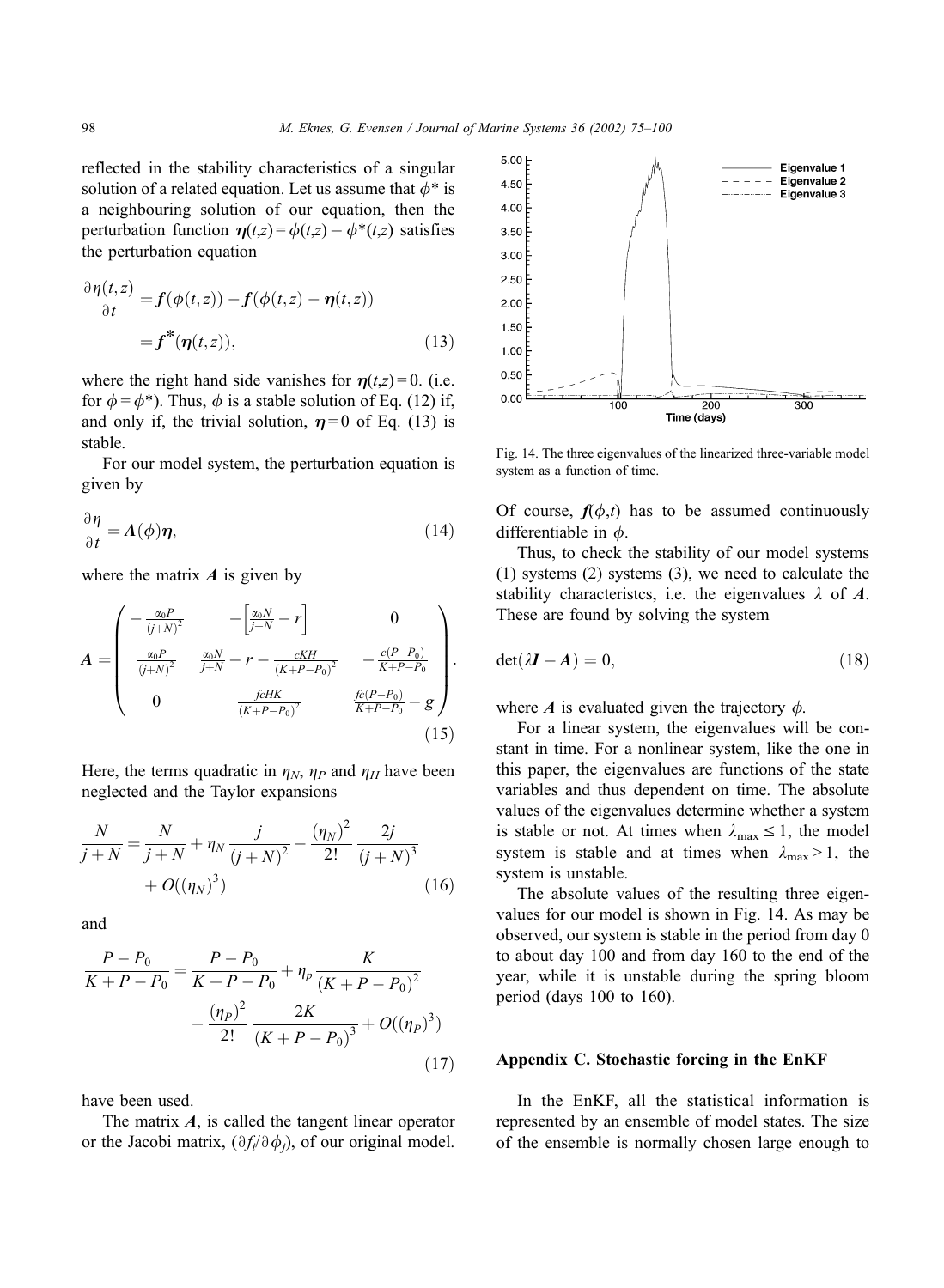reduce the statistical fluctuations in the ensemble statistics to an acceptable level. The creation of the initial ensemble and the stochastic forcing used is based upon the use of psudo random statistical perturbations, see e.g. Evensen (1994) and Grønnevik and Evensen (2001).

#### A.1. Initial ensemble

Starting from a best guess model state  $\bar{\psi}$ , ensemble members are created by adding smooth pseudo random perturbations to  $\bar{\psi}$ .

This is done using a formula which for nutrients  $N(z)$ , for member *j*, becomes

$$
N_j(z) = \overline{N(z)}(1 + N_j'(z)\sqrt{\sigma_{\text{ini}}^2})
$$
\n(19)

where  $N_i'(z)$  is a perturbation which is smooth in depth as determined by a specified covariance function. The ensemble of such perturbations has for each depth a normal distribution  $N(0, 1)$ . Thus, in the formula above, we are adding perturbations with variance equal to  $\sigma^2$ . A similar equation is used for the other ecosystem variables.

## A.2. Model errors

The dynamical variance (stochastic model error) is incorporated into the model using the formula

$$
N_j(z) = N_j(z)(1 + N_j'(z)\sqrt{\sigma_{\text{dyn}}^2}),
$$
\n(20)

and the variances used in the different experiments are given in Table 3. It applies to the entire vector of state once every day during the forward integration.

#### A.3. Measurement errors

The ensemble of measurements is generated using the formula

$$
d_j = \overline{d}(1 + \mu_j \sqrt{\sigma_{\text{obs}}^2})
$$
\n(21)

where  $\mu_i$  is a random number taken from a Gaussian distribution with mean equal to zero and standard deviation equal to one. The standard deviation of the errors in the measurements used is given in Table 3.

## References

- Burgers, G., van Leeuwen, P.J., Evensen, G., 1998. Analysis scheme in the ensemble Kalman filter. Mon. Weather Rev. 126, 1719 – 1724.
- Carmillet, V., Brankart, J.-M., Brasseur, P., Drange, H., Evensen, G., 2001. A singular evolutive extended Kalman filter to assimilate ocean color data in a coupled physical – biochemical model of the North Atlantic. Ocean Model. 3, 167-192.
- Courtier, P., Talagrand, O., 1987. Variational assimilation of meteorological observations with the adjoint vorticity equation II: numerical results. Q. J. R. Meteorol. Soc. 113, 1329 – 1347.
- Eknes, M., Evensen, G., 1997. Parameter estimation solving a weak constraint variational formulation for an ekman model. J. Geophys. Res. 102, 12479 – 12491.
- Emery, J.E., Thomson, R.E., 2001. Data Analysis Methods in Physical Oceanography, 2nd rev. edn. Elsevier, Amsterdam, 638 pp.
- Evans, G.T., Parslow, J.S., 1985. A model of annual plankton cycles. Biol. Oceanogr. 3, 327 – 347.
- Evensen, G., 1992. Using the extended kalman filter with a multilayer quasi-geostrophic ocean model. J. Geophys. Res. 97 (C11), 17905 – 17924.
- Evensen, G., 1994. Sequential data assimilation with a nonlinear quasi-geostrophic model using Monte Carlo methods to forecast error statistics. J. Geophys. Res. 99 (C5), 10143 – 10162.
- Evensen, G., 1997. Advanced data assimilation for strongly nonlinear dynamics. Mon. Weather Rev. 125, 1342 – 1354.
- Evensen, G., Fario, N., 1997. A weak constraint variational inverse for the Lorenz equations using substitution methods. J. Meteorol. Soc. Jpn. 75, 229-243.
- Evensen, G., van Leeuwen, P.J., 1996. Assimilation of Geosat altimeter data for the Agulhas current using the Ensemble Kalman Filter with a Quasi-Geostrophic Model. Mon. Weather Rev. 124,  $85 - 96.$
- Evensen, G., Dee, D., Schröter, J., 1998. Parameter estimation in dynamical models. In: Chassignet, E.P., Verron, J. (Eds.), Ocean Modeling and Parameterizations. Kluwer Academic Publishing, Netherlands, pp. 373 – 398.
- Fasham, M.J.R., Evans, G.T., 1995. The use of optimization techniques to model marine ecosystem dynamics at the JGOFS station at 47°N 20°W. Trans. R. Soc. Lond., Ser. B 348,  $203 - 209$
- Grønnevik, R., Evensen, G., 2001. Application of ensemble-based techniques in fish stock assessment. SARSIA 86, 517-526.
- Hooker, S.B., Esaias, W.E., Feldman, G.C., Gregg, W.W., McClain, C.R., 1992. An overview of SeaWiFS and ocean color. In: Hooker, S.B., Firestone, E.R. (Eds.), NASA Technical Memorandum 104566—SeaWiFS Technical Report Series, vol. 1. NASA.
- Houtekamer, P.L., Mitchell, H.L., 2001. A sequential ensemble Kalman filter for atmospheric data assimilation. Mon. Weather Rev. 129, 123 – 137.
- Hurtt, G.C., Armstrong, R.A., 1996. A pelagic ecosystem model calibrated with BATS data. Deep-Sea Res. II  $43(2-3)$ ,  $653-683$ .
- Ishizaka, J., 1993. Data assimilation for biogeochemical models. In: Ewans, G.T., Fasham, M.J.R. (Eds.), Towards a Model of Ocean Biochemical Processes. Springer-Verlag, Berlin, pp. 295 – 316.